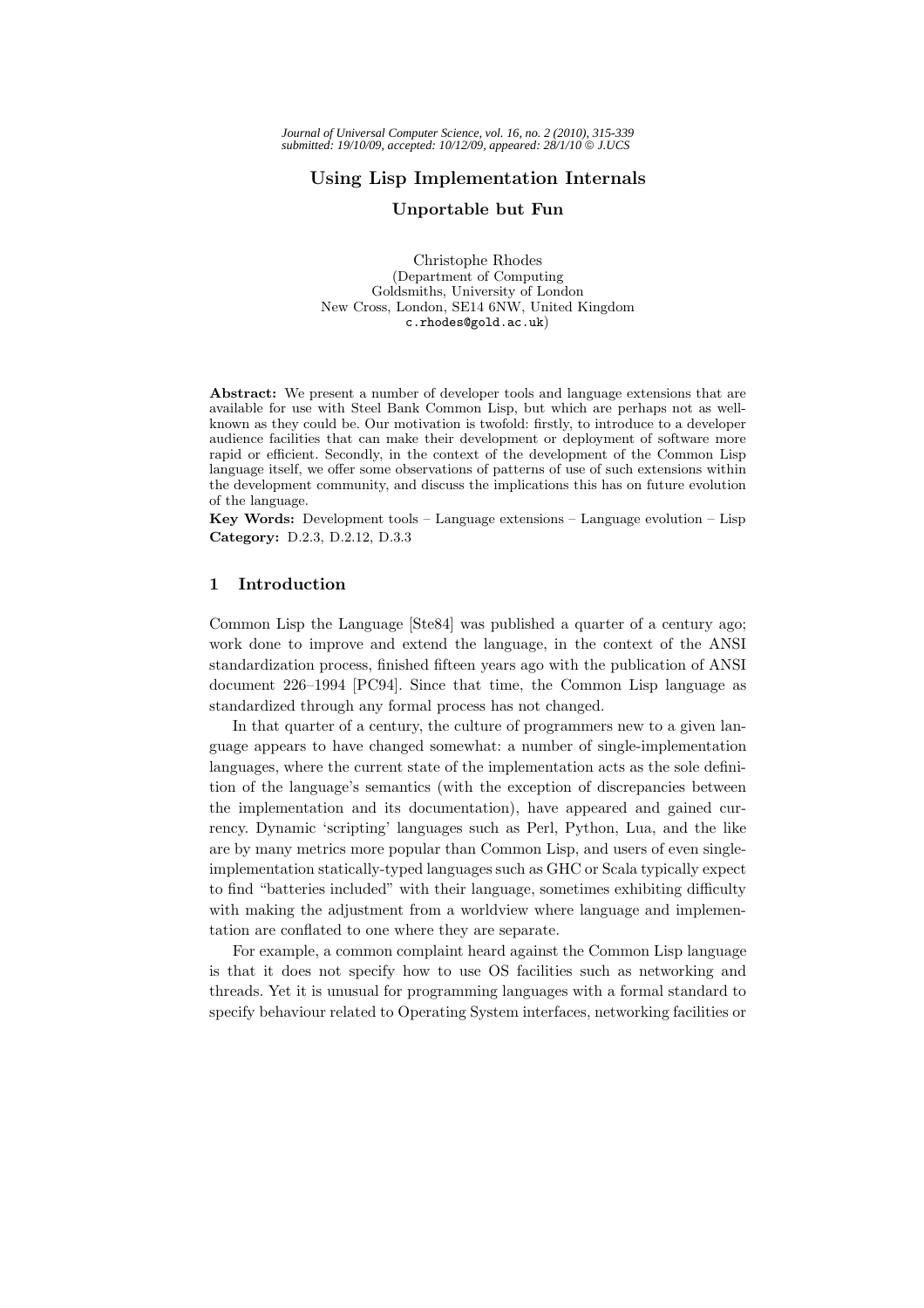other hardware devices<sup>1</sup>; the principal reason is that these interfaces are widely varied even at a single point in time, and essentially out of the control of the implementors of the language, and a common (hopefully static) subset of the interfaces is usually too poor for its standardization to be useful to users.

There is a tendency among Open Source Common Lisp developers to aspire towards portability as an end in itself. We will discuss some possible reasons for this tendency (which, we should make clear, is not an absolute) in section 4; for now, we wish to highlight some of the problems that this causes. One problem is that the desire for portability can act as a brake on development, because the ramifications of each development line on all platforms, including some which the developer may not even have access to, must be considered – not only slowing development down, but also tending to the use of only lowestcommon-denominator functionality. In addition, time spent on portability is time not being spent on deployment, which is ultimately the driver of subsequent development. The counterbalance to this is that, particularly in the Open Source context, portability increases the reach of a given piece of software, and hence the potential number of contributors.

This feature of 'portability layers' allowing only lowest-common-denominator functionality can have unintended consequences. For example, the Universal Foreign Function Interface (UFFI) for Common Lisp, layered on top of implementations' high-level Foreign Function support, explicitly aimed to offer only the lowest-common-denominator featureset for interacting with 'Foreign' (non-Lisp) code. Though this software offered only limited functionality, it attracted the attention of developers because of its promise of portability across Lisp implementations, so while library bindings and applications using it were developed, the impression was given that Common Lisp in general could not give access to advanced foreign functionality. It took a significant effort, and the development of CFFI<sup>2</sup> to dislodge UFFI from developer consciousness.

It is not only users of the language who occasionally fall into this trap. For one reason or another, some portions of the Common Lisp standard are less polished and consistent than others. The chapter on pathnames [PC94, Chapter 19] attempted to specify a portability layer over the various different Operating System interfaces and functionalities; thus, there is support for a pathname *type* distinct from its name; multiple *versions* of a given pathname; and means to specify that a pathname can be found on a particular *host* or *device*. These concepts, modelled on the filesystem interface of the Lisp Machine, unfortu-

<sup>1</sup> But not unheard of: the 2005 revisions of Ada95 include access to many Operating System facilities, and even earlier versions of the Ada standard require implementations to provide access to hardware interrupts in a standard way.

 $1$ <sup>2</sup> The Common Foreign Function Interface is based on simple, lowest-commondenominator *primitives* (such as access to a particular address in memory), and provides a UFFI-compatibility mode as well as greater functionality. http:// common-lisp.net/project/cffi/.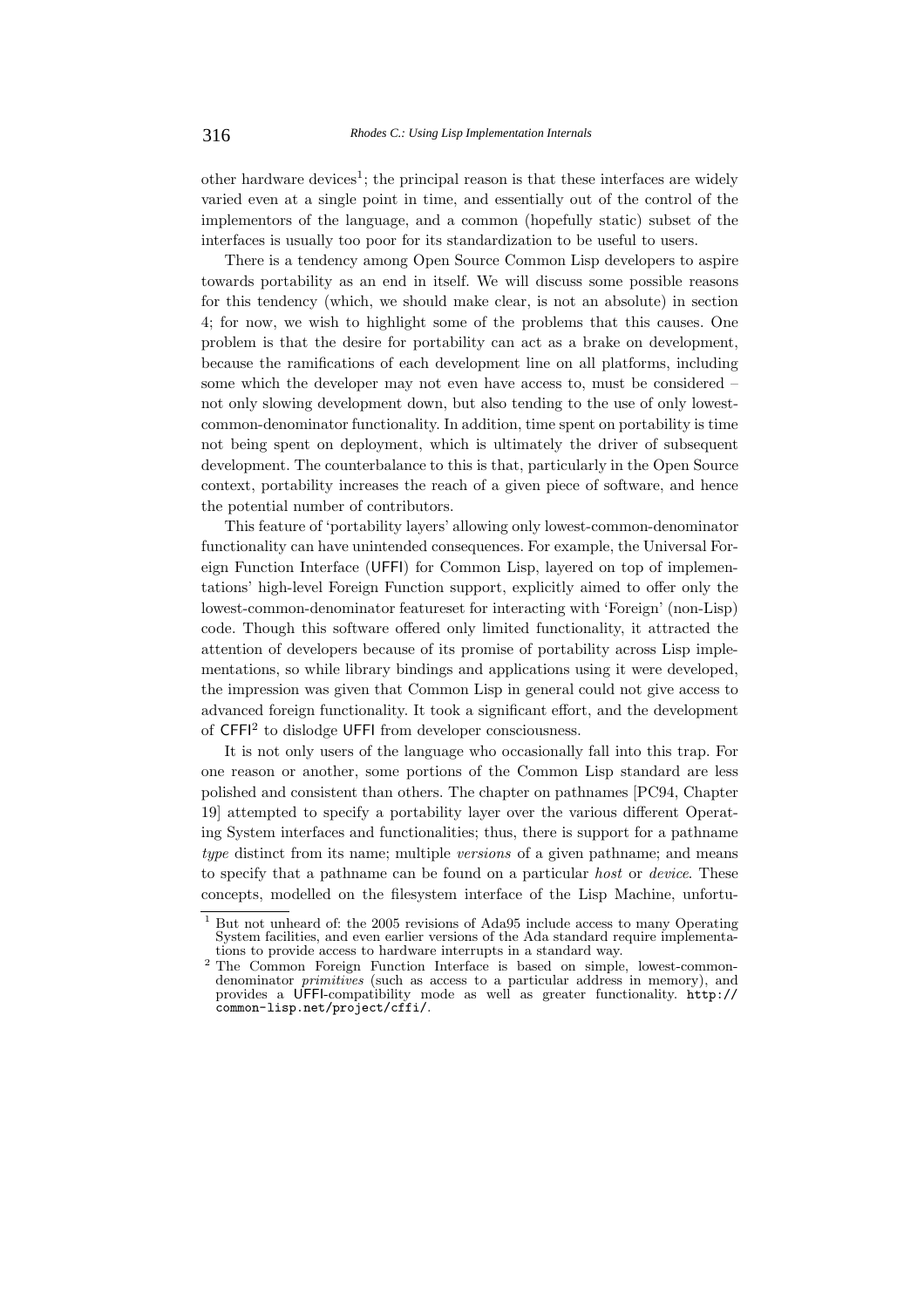nately do not map terribly well to the filesystems in use today; partly because of the attempt at portability across unknown systems, the test suite developed by Paul F. Dietz [Die05] to test specified behaviour covers relatively little, as almost no pathname operation is specified sufficiently unambiguously or consistently.

This paper discusses some little-documented (or completely undocumented) features of Steel Bank Common Lisp (SBCL), as a nudge away from the desire for portability as an end in itself and towards using the full range of an implementation's features. This of course does not remove the need for careful consideration of any deployment issues<sup>3</sup>, nor is it intended as an argument for fragmenting an already small development community, but it is motivated by a desire to see innovation in tools and language extension be taken up and used, so that experience with them can be used to guide their further development. As a secondary objective, this paper can address some of the paucity of documentation. In the Open Source development world, the tension between documenting a facility to inform potential users and documenting a facility as an expression of support for that interface tends to lead to a general lack of documentation; the examples presented herein might pique the reader's interest enough to investigate further despite that lack.

We work with SBCL in this paper because that is the Common Lisp implementation with which we are most familiar. We hope, however, that the technical ideas presented here can transfer to other implementations; there are certainly similar tools and language extensions in other Lisp implementations, some overlapping in functionality to those presented here and some different in approach or effect. The social observations presented here are applicable to developers who use different Lisp implementations, though (obviously) not to all such developers; they have been made in an unsystematic way over a period of years, interacting with commercial and open source developers in person and online.

The rest of this paper is organized as follows: sections 2 and 3 are adapted from a tutorial presented at the 2009 European Lisp Symposium, held in Milan, and collectively provide an overview of some SBCL-specific functionality. Section 2 discusses some of the lesser-known tools within SBCL that can be used to assist in portions of the development cycle – tools whose use is primarily in the management of large systems, profiling and testing. Section 3 includes some miniature case studies of the use within application code of unportable language extensions, attempting to motivate their use by suggesting how they can save time and effort in the long run. Section 4 mentions other similar functionality in SBCL, and attempts to draw conclusions regarding the use of language extensions and the evolution of the language itself.

<sup>&</sup>lt;sup>3</sup> As in the early history of the reddit.com startup, with initial implementation in Common Lisp, developed with one implementation on one Operating System and deployed with another implementation on a different Operating System.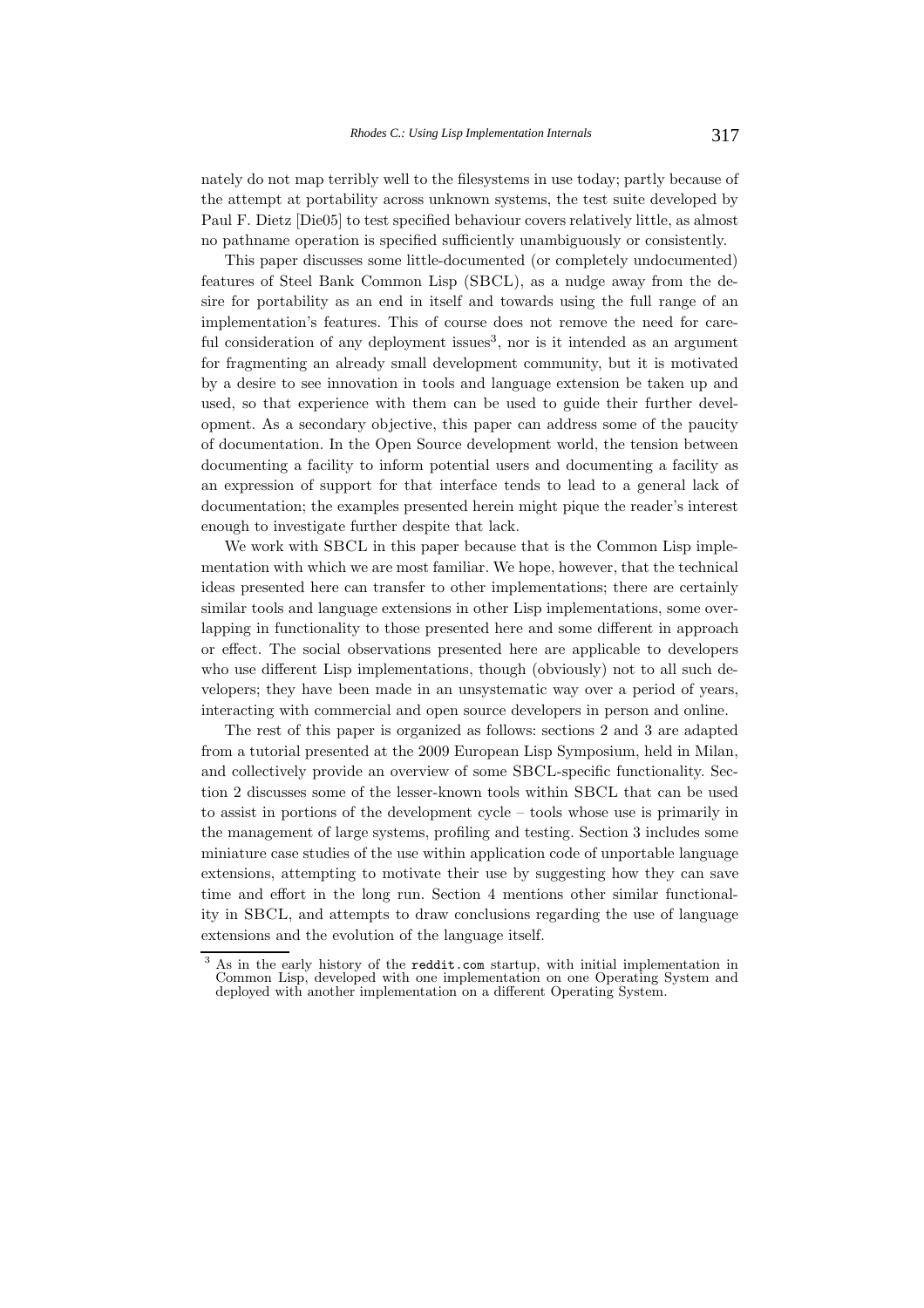## **2 Developer Tools**

In this section, we discuss tools aimed squarely to assist the developer in the process of development. The first case relates to allowing users of subsystems with their own packages to have confidence that they are not opening themselves to an interaction problem in the presence of another third-party library. The second briefly covers profiling in its various different forms, and the third concludes this section with a discussion of a code coverage tool, which can be used not only to assess the coverage of a test suite, but also to assist in working out which pieces of a codebase are live code and which are never called.

### **2.1 Package Discipline**

Programming in the large, as described for example in [Sei05, Chapter 21], involves dealing with the facts that it is perfectly reasonable for different software systems to want to give the same name to different concepts, and that these systems might need to interoperate. The way to address this in Common Lisp is through the use of packages, which control the lookup of symbols from their (string) names at read-time.

The Common Lisp standard specifies a number of actions on packages and symbols that the programmer must avoid, or else invoke undefined behaviour [PC94, Section 11.1.2.1.2]. These restrictions boil down to: not altering the structure of the common-lisp package (by removal of standard symbols or altering the home package of those symbols) and not pervasively altering the bindings or other meanings of standard symbols. The expressed rationale in the writeup of the LISP-SYMBOL-REDEFINITION  $X3J13$  issue<sup>4</sup> was to clarify that an implementation is allowed to prohibit behaviour that would be tantamount to redefinition of system functionality.

The case of programming in the large, however, remains even with these restrictions on altering the common-lisp package. A simple scenario where this matters is as follows: a programmer wishes to build an application and depends on a third-party library; and the programmer's application package :uses that library package (in the defpackage form). Then, without reviewing the entirety of the library package's exports, *any* definition in the application package runs the risk of colliding with a definition in the library package. In some cases, this would be spotted quickly; structure-class redefinitions typically give immediate feedback, as do function definitions. However, redefinition of a standardclass is explicitly permitted by the standard, and there are other forms of rebinding or redefinition that need not give immediate feedback to the programmer, which might lead to confusing bugs later.

<sup>&</sup>lt;sup>4</sup> A document not formally part of the standard, but reflecting the decision-making process of the standardization committee.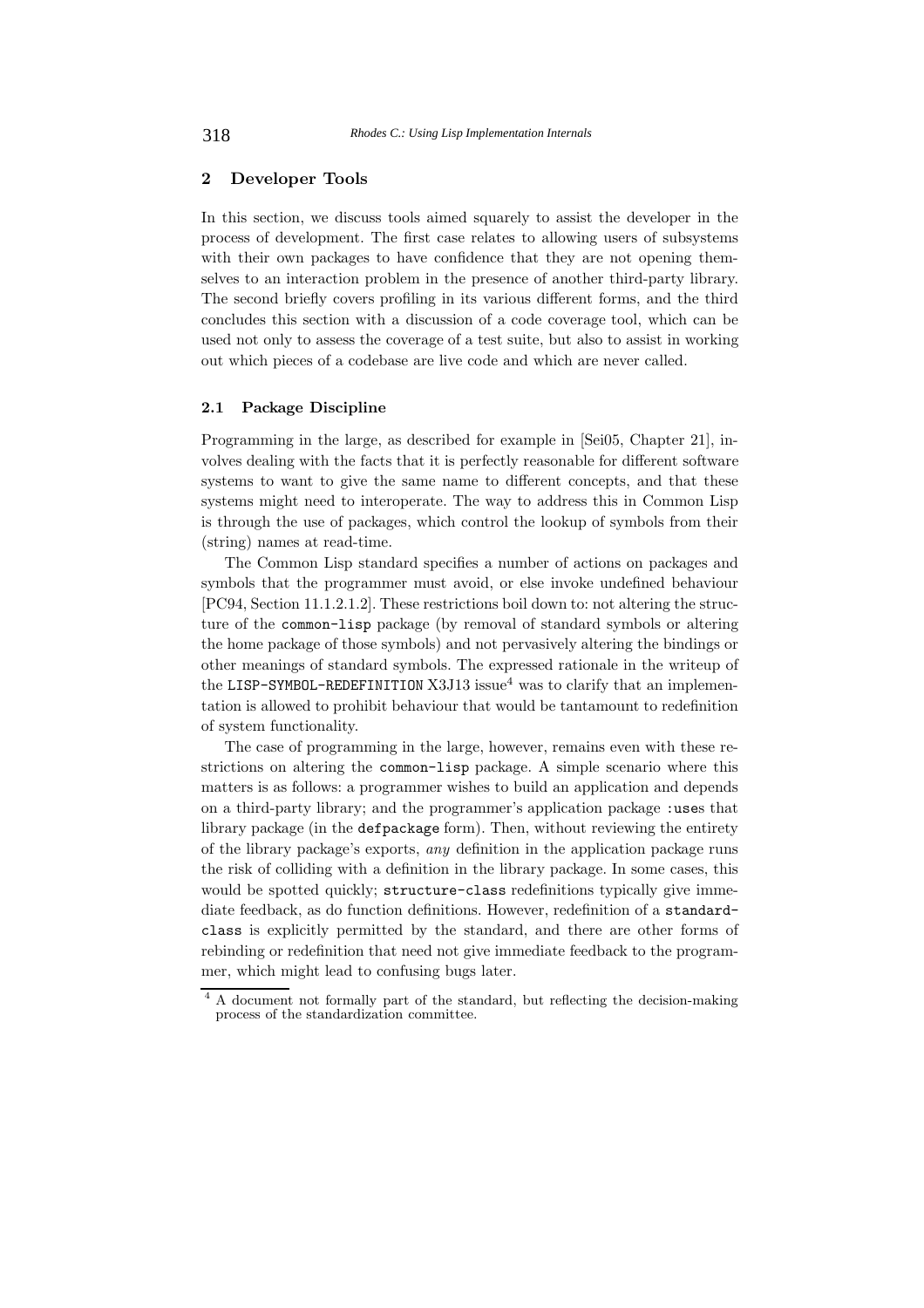```
(defpackage "FOO"
  (:use "CL" "SB-EXT")
  (:export "FROB" "FROB-POP"
          "WITH-FROB-POP")
  (:lock t))(in-package "FOO")
(defun frob () ...)
                              (defpackage "FOO"
                                (:export "FROB" "FROB-POP"
                                         "WITH-FROB-POP")
                                (:lock t)(:implement))
                              (defpackage "FOO-INT"
                                (:use "CL" "SB-EXT" "FOO")
                                (:implement "FOO" "FOO-INT"))
                              (in-package "FOO-INT")
                              (defun frob () ...)
             (a) (b)
```
Figure 1: Two styles of package definitions with SBCL-style package locks. In (a), a single package is used both as the working package for the definitions themselves and for the external interface (here, the symbols foo:frob, foo:frob-pop and foo:with-frob-pop. In (b), the foo package is the external interface only; the definitions are implemented within the foo-int package.

An additional wrinkle is that even if the application writer's definitions collides with no existing definitions in the library, there is still a potential problem: if the application introduces a new definition to an external symbol of the library, then this has the potential to collide with another, similar new definition in another body of code which uses the same library – and here there is the potential for truly hard-to-diagnose bugs. The way to prevent these is to strongly discourage modification – in any way – of symbols or packages that are not one's own.

One method of achieving this is the style of Common Lisp programming that does not :use or :import-from any packages beyond the common-lisp package, but always explicitly qualifies symbols. This style has its advantages, not least the fact that the identity of every symbol used is explicit, but can get unwieldy; a variant style uses : import-from only, allowing the programmer to audit definitions for a fixed set of names (rather than a large and potentially volatile set of names, the entire list of exported symbols from any used package).

In order to better support more usual styles of programming with packages (ones not requiring explicit listing or qualification of all symbols), SBCL provides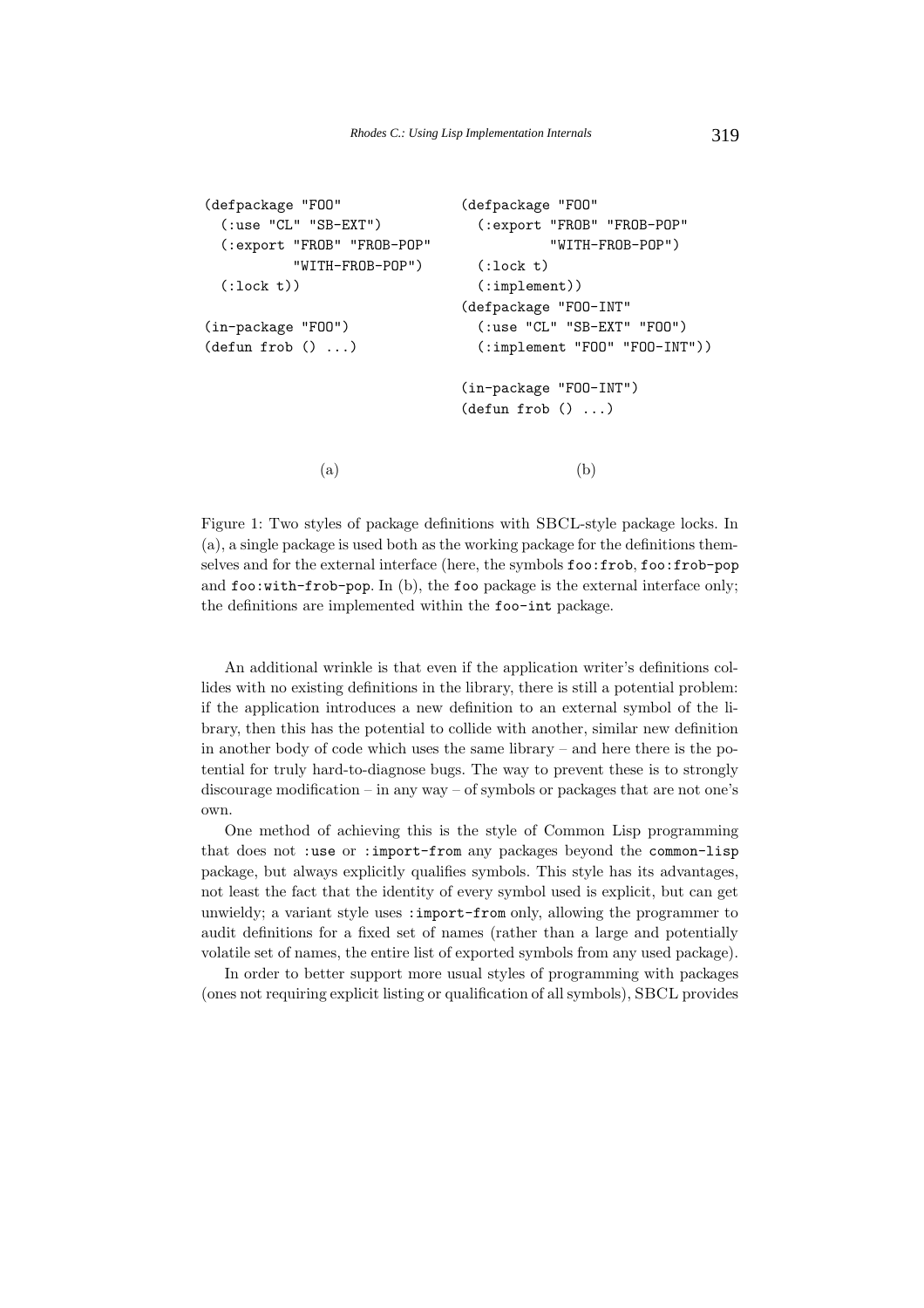```
(defmacro with-frob-pop ((&key) &body body)
  '(macrolet ((frob-pop () ...))
     ,@body))
(defmacro with-frob-pop ((&key) &body body)
  '(locally (declare (disable-package-locks frob-pop))
     (macrolet ((frob-pop () ...))
       (locally (declare (enable-package-locks frob-pop))
         ,@body))))
```
Figure 2: In the presence of locked packages, macros which themselves provide local macros or functions overriding global definitions (such as the with-frobpop macro, top) must locally disable the package locks around the rebinding, and then enable them around the user code (bottom).

a package lock extension, which allows the programmer to request that actions modifying a package or bindings of a package's symbols trigger an error, so that any potentially harmful name collision is caught early. The SBCL package lock facility is designed to be unobtrusive: where there would be no way for *users* of a locked package to write code without knowing about the presence of a package lock, errors in package discipline are not caught; for example, there is no way to specify that part of the interface to a package is binding particular restarts or using a particular symbol as a catch tag, and so at present these bindings are not treated as violations of the lock. Other than that caveat, the facility offers protections modelled after the restrictions in the Common Lisp standard on the modifications of standard packages [PC94, Section 11.1.2.1.2], but for arbitrary packages.

Figure 1 illustrates the setup necessary for declaratively locking a package (it is also possible to programmatically lock and unlock it after creation). The simpler case is where a single package is used, merely requiring the :lock argument to be used with defpackage. In the more complex case, an interface package foo is defined, but its functionality is constructed working within the foo-int package (which uses foo). In this case, foo-int is declared to *implement* the foo package (as well as itself). One detail is worth mentioning; sometimes a macro's functionality is provided by rebinding function or macro definitions locally, as schematically shown in figure 2. In this case, the implementor of the macro (not the user) must insert some declarations to inform the compiler about a lexical region of code where the rebinding of a symbol should not be prevented by a package lock.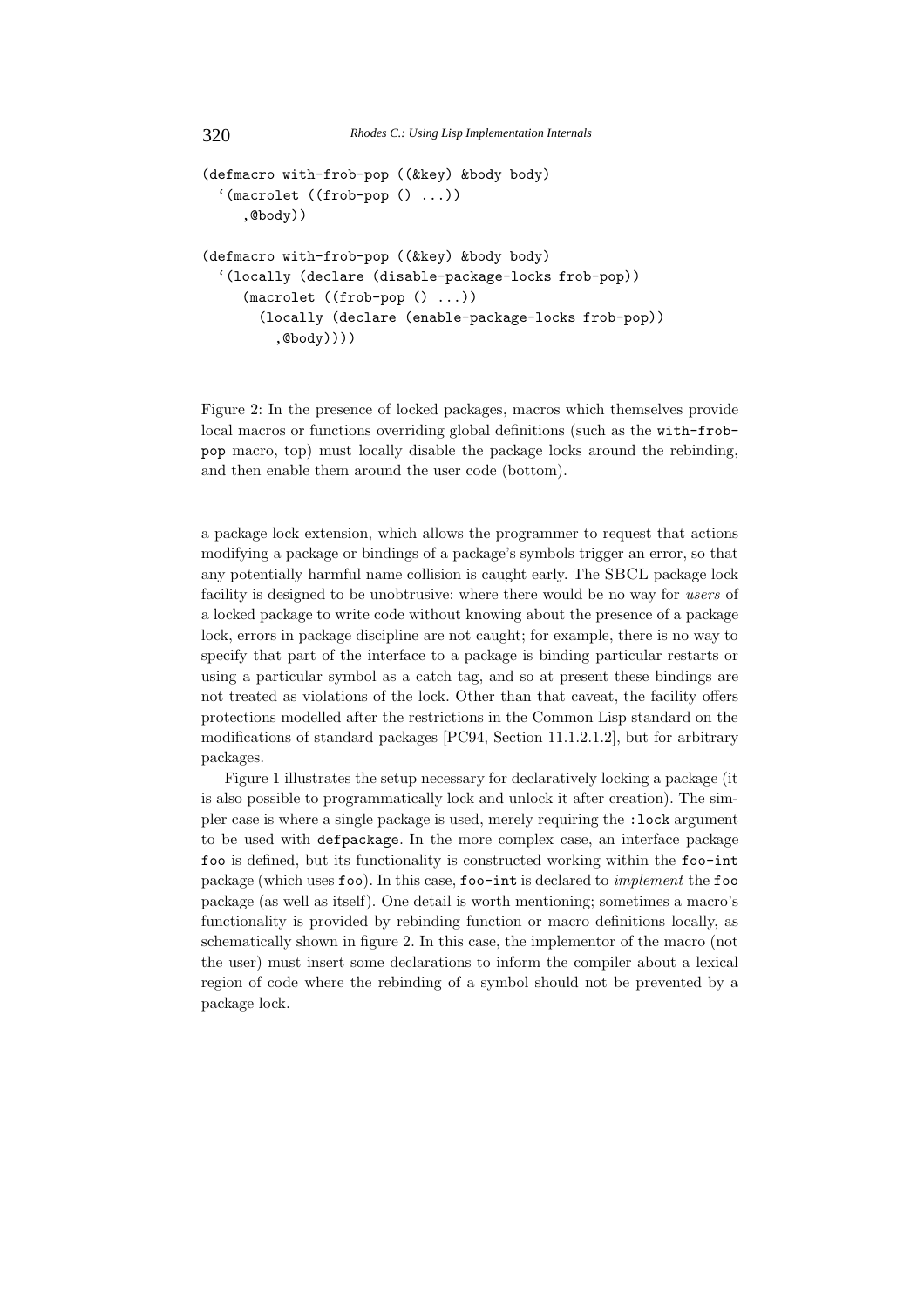#### **2.2 Profiling in all its forms**

It is often the case that the first draft of a program is not as fast as necessary or desired, and consequently needs optimizing for execution speed. It is now generally well-understood that a programmer's intuitions about the areas of the code which need optimizing are unreliable; a programmer's attention is generally drawn to the most pessimal routines (a static property of the code), whereas time spent executing the program is mostly spent in slow routines that are called many times (a dynamic property of the use of the software). Thus, the recommendation is always to profile a representative execution of the program before spending valuable programmer time in optimizing it, as time spent optimizing infrequently-called functions has negligible effect on the total running time.

In addition, many programmers do not have a reliable intuition for the performance characteristics of even relatively simple Common Lisp operators; because of different implementation strategies and different priorities in the facilities they provide, implementations themselves vary – sometimes quite significantly – in their performance. The benchmarks in [Gab85], along with communitymaintained extensions, provide a broad view of an implementation's performance across a suite of tasks: this may give an indication of performance on a largerscale programme, but rarely more than an indication.

A secondary use of measuring performance characteristics is in the investigation of unknown systems: both benchmarks [Rho04] and profiling data, particularly call graphs [GKM82] can provide a useful overview of the implementation of a system, a feature that profilers share with code coverage tools, discussed in the next section.

SBCL provides not one but two profilers: an instrumenting profiler [SE94], where function entry and exit are wrapped with code to keep track of time and other resources consumed by the wrapped function; and a sampling profiler [GKM82], which arranges for normal execution to be interrupted at a regular interval, recording at each interrupt the current program state.

The sampling profiler can be used to measure either CPU time or wall-clock time, or indeed to measure the allocation of pages; see figure 3 for an example function to profile and expected results. The instrumenting profiler adds overhead to each profiled function, introducing a systematic error in timing measurements, but can be more selective (profiling only certain selected functions or sets of functions) and repeatable (less vulnerable to sampling error). Both flat table and call graph reports are available, the latter only from the sampling profiler, which also integrates with the disassembler to show precise sample counts at each machine instruction.

We can contrast this with a portable profiler. While it is a testament to the stability and flexibility of the language that a portable profiler can be and has been built, and that a body of code unmaintained since 1994 runs with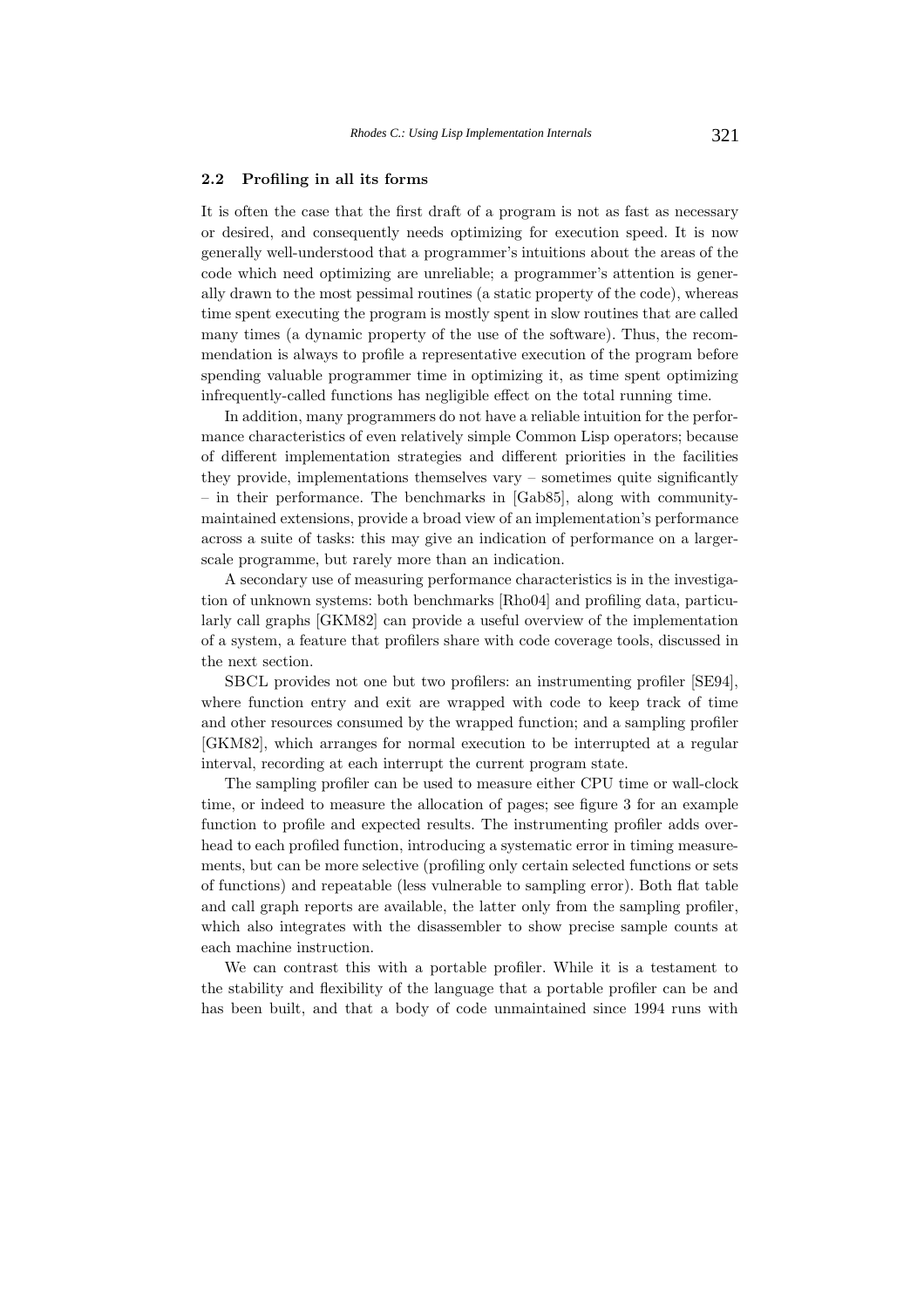```
(defun sb-sprof-example-fun (x y)
  (declare (type (unsigned-byte 16) y))
  (dotimes (i y)
    (setf x (mod (+ x x) most-positive-fixnum)))
  (sleep 0.01)
  (values x (mod x y)))
(defun sb-sprof-example (&optional (mode :cpu))
  (declare (type (member :time :cpu :alloc) mode))
  (sb-sprof:with-profiling
      (:mode mode :report :flat :loop t :max-samples 1000)
    (dotimes (i 200)
      (sb-sprof-example-fun 3 #xffff))))
```
Figure 3: Example code to demonstrate use of the statistical profiler in SBCL. sb-sprof-example can be called with an argument of :cpu, :time or :alloc, which should respectively identify truncate, sleep and sb-vm:: generic-+ (the low-level routine implementing two-argument addition of numbers) as the major users of the respective resources.

minimal modifications on Lisp systems released in 2009, it is also the case that the metering<sup>5</sup> portable profiler, by its portable nature, cannot provide all the functionality described above: a sampling profiler requires integrating with the system, and while an instrumenting profiler can be written portably it may interact badly with other system functionality, such as function tracing. This issue, and others, is discussed in more detail in [Lev09].

### **2.3 Code coverage**

The language as standardized has endured (at the time of writing) for 15 years, and in that time whole paradigms in software engineering such as the Unified Process, Extreme Programming and Test-Driven Development have sprung up, gained currency, and in some cases largely disappeared again. Of course, since the Common Lisp standardization process to a large extent codified existing practice in the Common Lisp community since the 1984 language document [Ste84], and since that document itself was an attempt to produce a dialect of Lisp that was culturally compatible with many of the Lisp dialects active at the time, it should come as no surprise that there are substantial bodies of code portions of which are well over twenty years old that can run in contemporary Common

 $^5$  One of the utilities by Mark Kantrowitz, available from the CMU AI repository.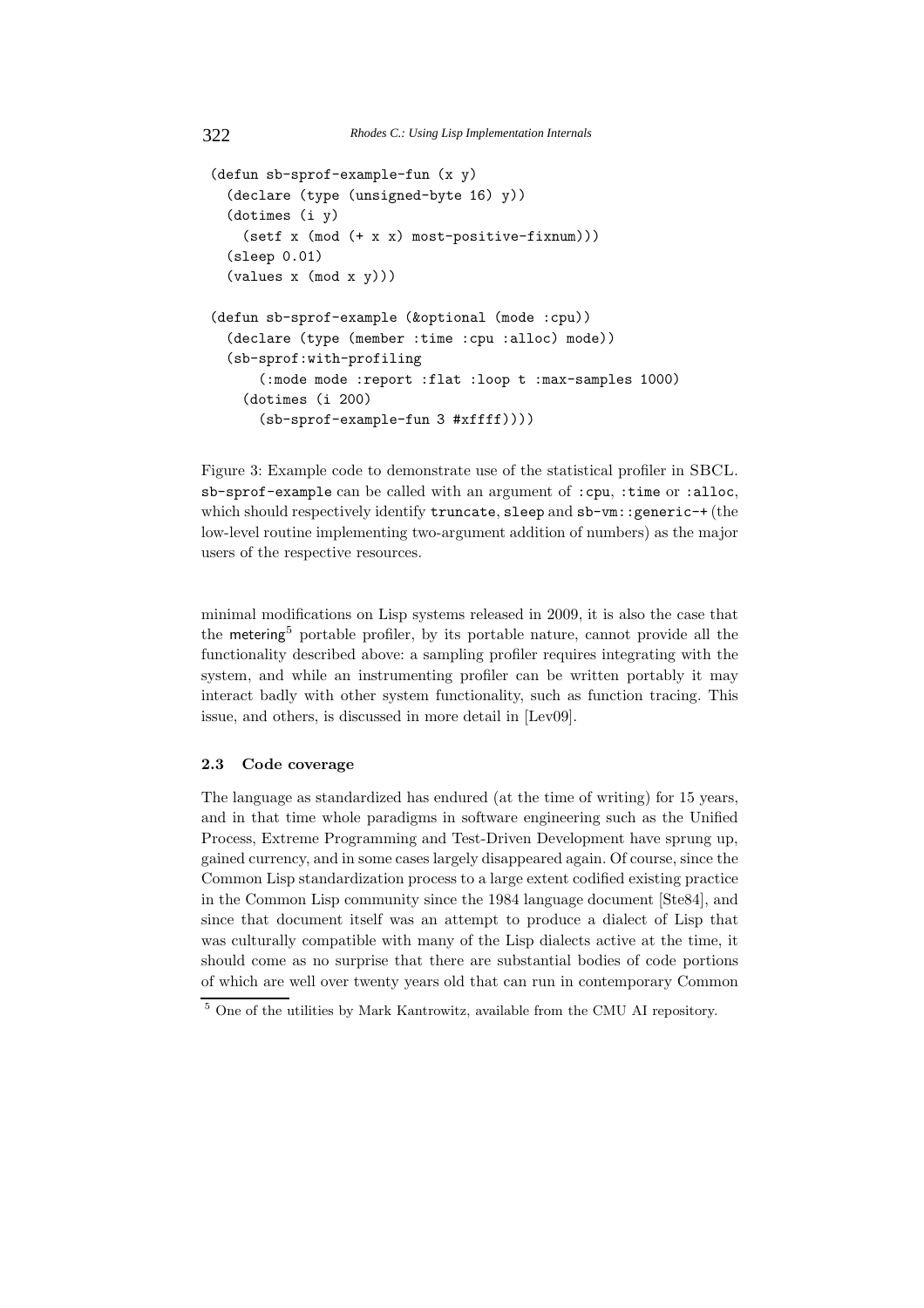```
(require :sb-cover)
(declaim (optimize sb-cover:store-coverage-data))
(asdf:oos 'asdf:load-op :cl-ppcre-test)
(cl-ppcre-test:run-all-tests)
(sb-cover:report "/tmp/cl-ppcre/")
```
Figure 4: A sequence of forms which if entered at the SBCL REPL will compile and load the cl-ppcre system [Wei09] with coverage annotations, execute the test suite, and generate reports of the code coverage, viewable with a web browser at file:///tmp/cl-ppcre/cover-index.html (see figure 5).

Lisp implementations; indeed, SBCL itself is one such, as the implementation can trace its history through its genesis in a fork from CMUCL [Mac92] in 1999 to CMUCL's origins in Spice Lisp from the early 1980s.

The long history of some bodies of code give the opportunity of the accumulation of quite some layers of cruft, which can cause significant difficulties in working out exactly what codepaths are relevant to a particular situation; maintainers (which includes the original developers of the software, given a suitable amount of time elapsed to allow for the fallibility of human memory to do its work) are often confronted with a large body of code, not much being relevant to a particular bug report or development avenue.

Code coverage tools can assist in this circumstance. The essence of a code coverage tool is to record and report which code has been executed during the course of some (possibly extended) interaction with the software. In SBCL's case, this is implemented by instrumenting each form within the code with instructions to set a flag within a cons, and a data structure mapping those conses to the source location of the associated code. It is then possible to report the forms which have or have not been executed during the interaction; the sb-cover module distributed with SBCL generates an html file for each file with instrumented code, displaying the coverage information using colour, with overview files to provide quick summaries and entry points into the reports.

Perhaps the canonical use of a code coverage tool, in contrast to the software archaeology use case presented above, is in the development or modification of a test suite. It is in this context that a previous code coverage tool for Common Lisp was developed and presented [Wat91], which also claims portability. However, that portability is achieved by shadowing defining symbols (defun,  $defmacc$  and walking the bodies<sup>6</sup>; this portability comes at the expense of

 $^6$  Rather than a full codewalk, the cover system (available from the CMU AI repository and described in [Wat91]) substitutes for atoms in bodies using sublis.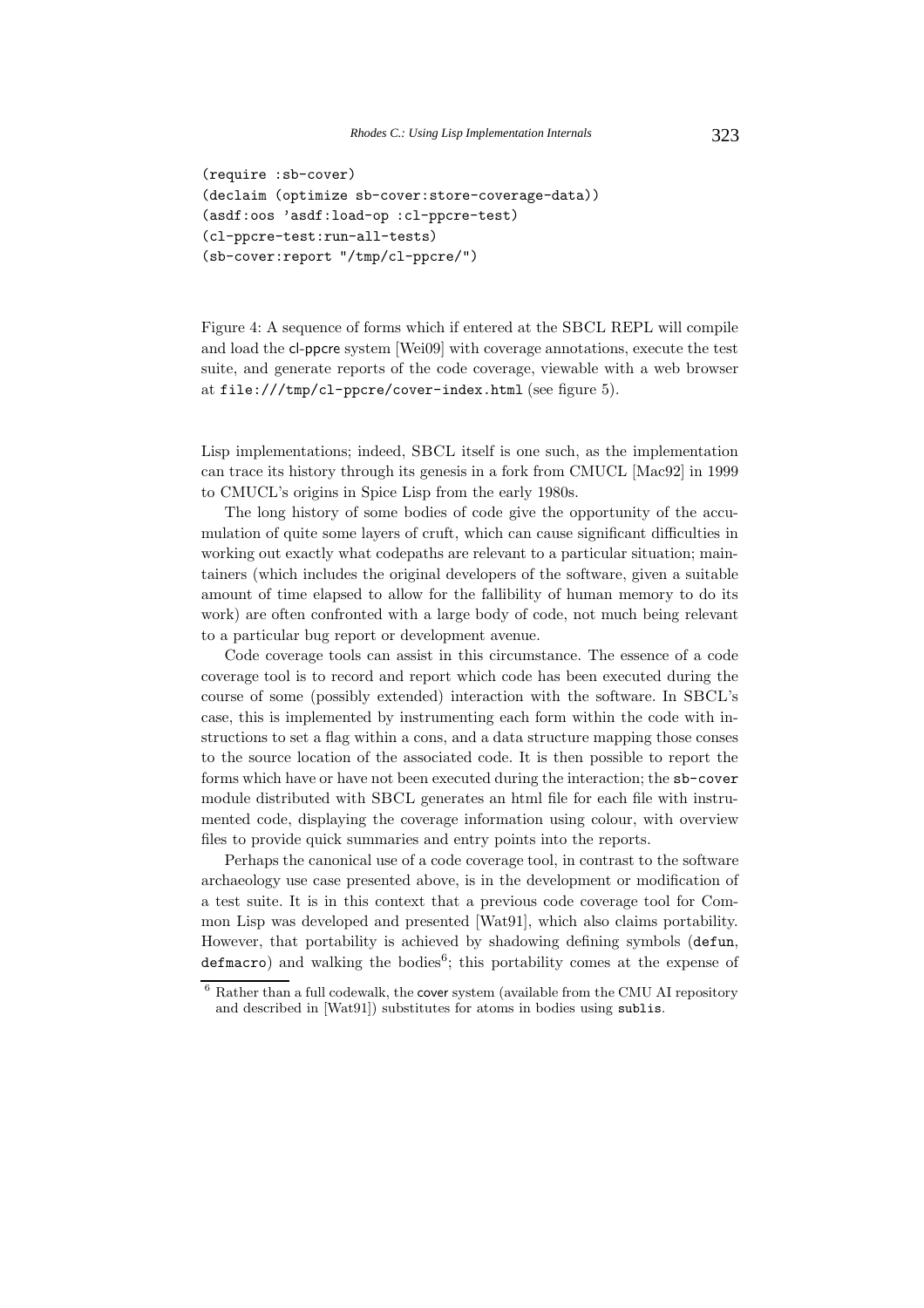|                                                              | æ                                                             | 合约同   |       |                                 |       |      |
|--------------------------------------------------------------|---------------------------------------------------------------|-------|-------|---------------------------------|-------|------|
| o file:///tmp/cl-ppcre/cover-index.html                      |                                                               |       |       |                                 |       |      |
| /tmp/cl-ppcre/cov ※ /tmp/cl-ppcre/2a3 ※                      |                                                               |       |       |                                 |       |      |
| <b>Branch</b><br>Expression                                  |                                                               |       |       |                                 |       |      |
| Source file                                                  | Covered                                                       | Total | $\%$  | Covered                         | Total | %    |
| /home/crhodes/lisp/clbuild/source/cl-ppcre/                  |                                                               |       |       |                                 |       |      |
| api.lisp                                                     | 972                                                           | 1246  | 78.0  | 56                              | 90    | 62.2 |
| charmap.lisp                                                 | 93                                                            | 138   | 67.4  | 32                              | 44    | 72.7 |
| charset.lisp                                                 | 189                                                           | 227   | 83.3  | 30                              | 40    | 75.0 |
| chartest.lisp                                                | 83                                                            | 83    | 100.0 | 8                               | 10    | 80.0 |
| closures.lisp                                                | 398                                                           | 562   | 70.8  | 77                              | 138   | 55.8 |
| convert.lisp                                                 | 550                                                           | 701   | 78.5  | 75                              | 104   | 72.1 |
| errors.lisp                                                  | 29                                                            | 40    | 72.5  | $\Omega$                        | Ω     |      |
|                                                              | B                                                             |       |       | $\bigoplus$                     |       |      |
| o file:///tmp/cl-ppcre/2a3a9a3ecf6e8a33e250fb6bc92a48c3.html |                                                               |       |       |                                 |       |      |
|                                                              |                                                               |       |       |                                 |       |      |
| /tmp/cl-ppcre/cov % /tmp/cl-ppcre/2a3 %<br>コロコ               |                                                               |       |       |                                 |       |      |
| 306                                                          | (defmethod create-matcher-aux ((word-boundary word-bou        |       |       |                                 |       |      |
| 307<br>(declare #.*standard-optimize-settings*)              |                                                               |       |       |                                 |       |      |
| 309                                                          | 308<br>(declare (function next-fn))                           |       |       |                                 |       |      |
| 310                                                          | (if (negatedp word-boundary)                                  |       |       |                                 |       |      |
| 311                                                          | (lambda (start-pos)<br>(and (not (word-boundary-p start-pos)) |       |       |                                 |       |      |
| 312                                                          | (funcall next-fn start-pos)))                                 |       |       |                                 |       |      |
| 313                                                          | (lambda (start-pos)                                           |       |       |                                 |       |      |
| 314                                                          | (and (word-boundary-p start-pos)                              |       |       |                                 |       |      |
| 315                                                          |                                                               |       |       | (funcall next-fn start-pos))))) |       |      |
| 316<br>317                                                   | (defmethod create-matcher-aux ((everything everything)        |       |       |                                 |       |      |

Figure 5: Illustrative output of sb-cover's html output after running the test suite from cl-ppcre. The top panel shows the overview of the report, with summary data for all instrumented files; the bottom shows a section of the report for one particular file, with background colours indicating whether code was executed or not (light green / light red) and whether both, one or neither branch of a conditional was taken (strong green / yellow / strong red).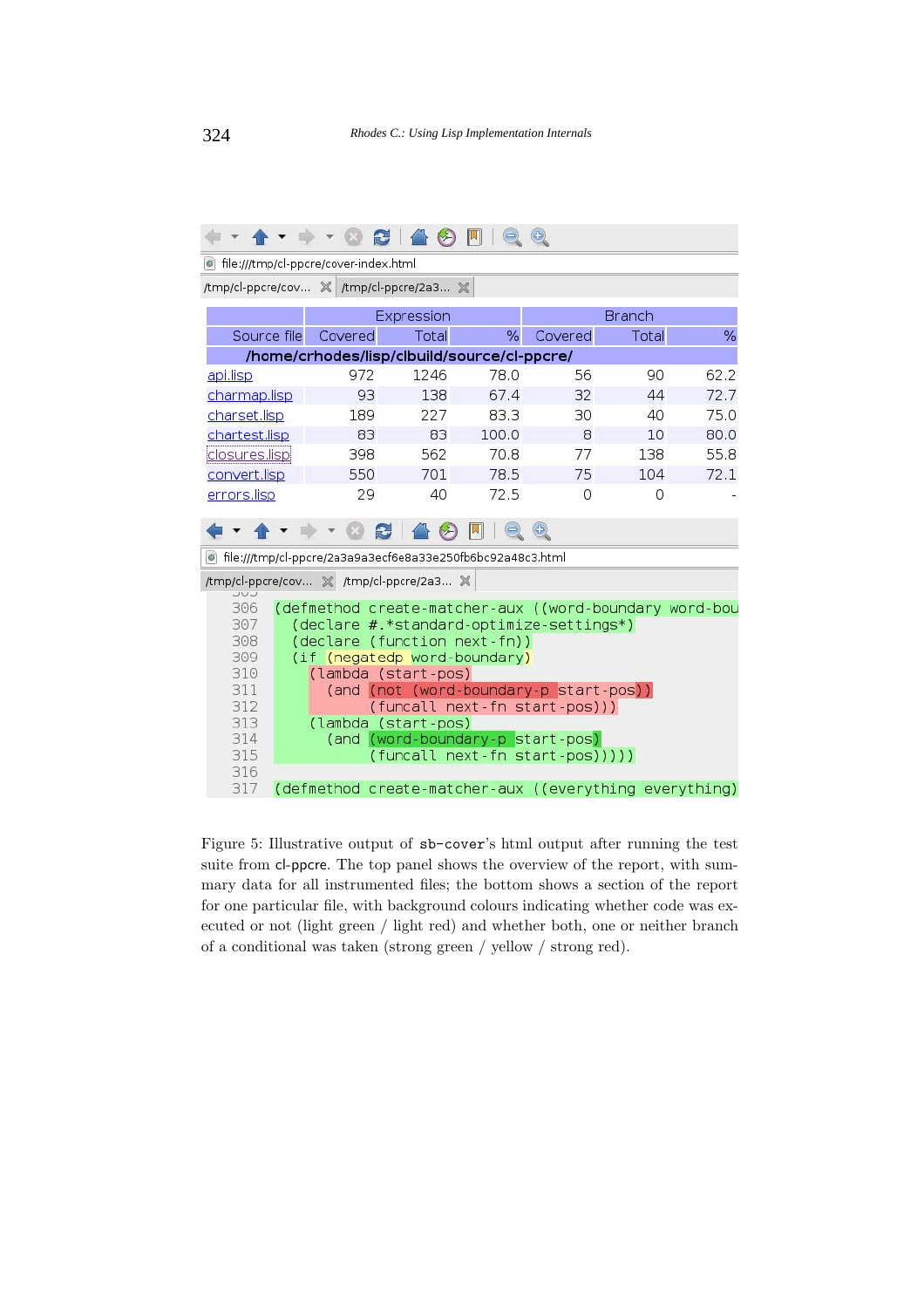composability: it is not straightforwardly possible to compose multiple extensions of defining forms, so code using another such extension of Common Lisp using this shadowing technique (series, for example) could not use cover to assess coverage. By contrast, the sb-cover module in SBCL is integrated into the compiler, using a compiler optimization directive (see figure 4) and therefore composes transparently with other SBCL compiler hooks (single-stepping and other debugger facilities) and with user extensions.

# **3 Case Studies**

In this section, we include some studies of functionality implemented in SBCL using particular unportable techniques. The first case study, implementing a symmetric encryption and decryption algorithm, relies heavily for its effectiveness on the compilation of a high-level description of the algorithm (in a language where the integer type is unbounded in size) to machine instructions. The second combines an efficient implementation of string equality with the ability to subclass the specializer metaobject class, to produce a generic function which dispatches efficiently between methods based on the pathname-type of its argument. The third case study implements a space-efficient representation of DNA base sequences as a subclass of sequence, allowing the user to use Common Lisp sequence functions on instances of the user-defined class.

## **3.1 Encryption**

This case study demonstrates how to relieve the conflict between dynamic, runtime typing of objects – which necessarily means reserving some bits in a machine word to indicate type information – and many cryptographic algorithms designed to run efficiently on modern hardware, typically relying directly on the arithmetic operations provided by the CPU. The type tagging of objects in a dynamically-typed language means that the range of integers on which fast, hardware arithmetic can be performed is normally reduced; however, that range can locally be expanded to the full hardware width by explicitly requesting it – which can be done in portable code for unsigned arithmetic and logical operations.

The specific case covered in this case study is a complete implementation (source code for which is in appendix A) of RC5 encryption and decryption [Riv94]. In addition to efficient modular arithmetic, which we present in section 3.1.1, we also demonstrate how to extend the compiler itself by providing new low-level implementations of user-defined functions in section 3.1.2. While we present these techniques in the context of a cryptographic algorithm, they are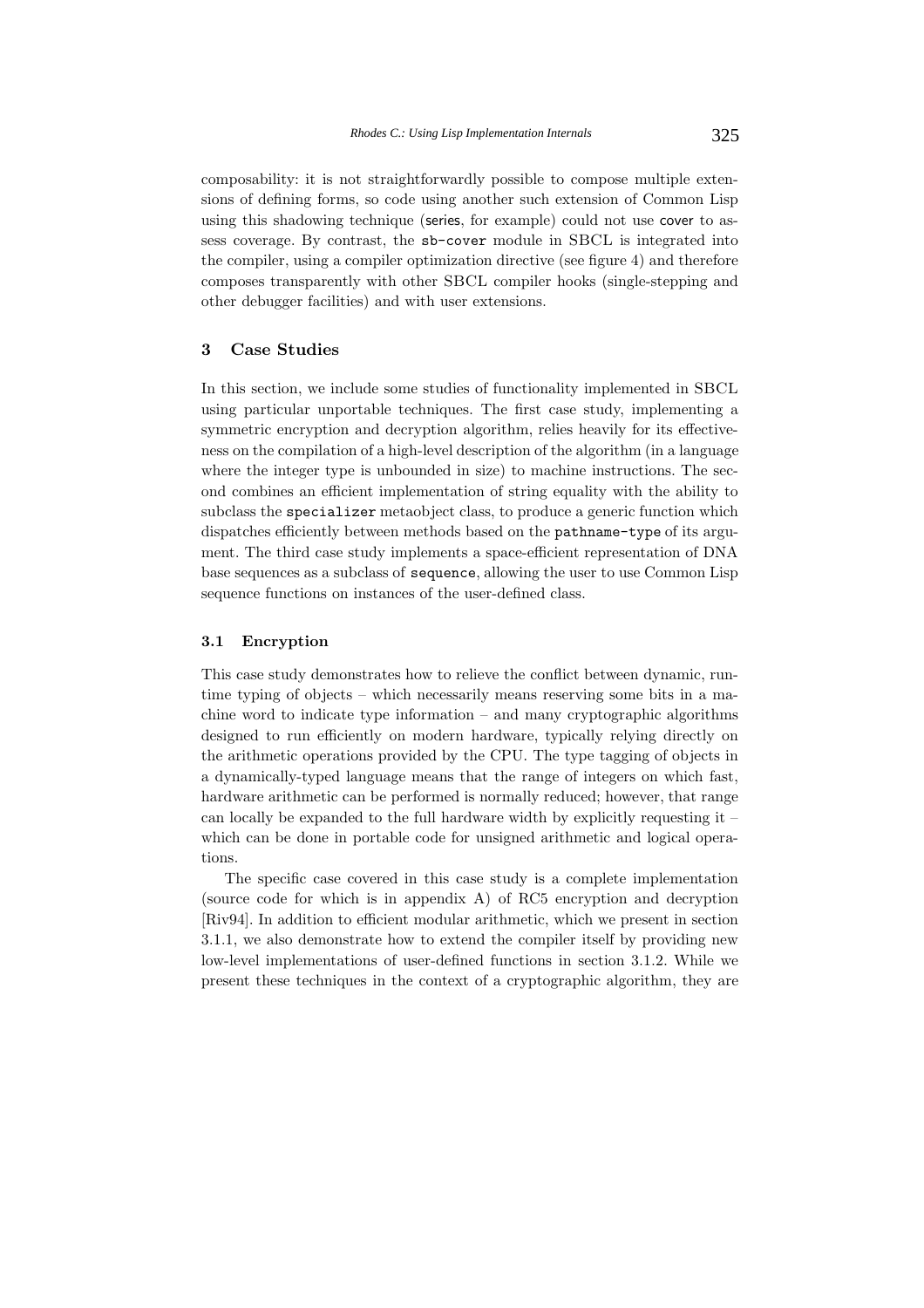also applicable to the implementation of hardware emulators (such as Nevermore7, an emulator for the Explorer E1 Lisp Machine) and virtual machines (for example the Cloak<sup>8</sup> implementation of the Java Virtual Machine).

### **3.1.1 Modular Arithmetic**

Many cryptographic algorithms, including symmetric and public-key encryption and cryptographic hash functions, are designed for relatively efficient implementation on general-purpose hardware. This means that the computational primitives making up the kernels of these algorithms are typically expressed in the systems of arithmetic provided by general-purpose arithmetic and logic units, which generally implement arithmetic with an implicit integer width equivalent to a masking operation after each operation – or, equivalently, arithmetic modulo  $2^{32}$  for 32-bit ALUs.

There is an impedance mismatch here with many Lisp systems, in that the width of the ALU's integer arithmetic is also typically the pointer size, and dynamically-typed Lisps require some of those bits to act as tags to inform the Lisp runtime how to interpret the remaining bits; for example, SBCL uses 3 tag bits on 32-bit architectures, in such a way that the integers representable as immediates – **fixnums** – have the range  $[-2^{29}, 2^{29} - 1]$ . Any integers outside this range in general must be represented as a pointer to a heap-allocated structure – a bignum – containing the bits representing that number.

However, within a single function, SBCL can temporarily represent integers using the whole machine width: either  $[-2^{31}, 2^{31} - 1]$  or  $[0, 2^{32} - 1]$  depending on the interpretation of the bits as representing a signed or unsigned integer. This fact, in combination with some observations about the distributivity of masking operations over many other arithmetic operations, allows for SBCL to compile the portable way of expressing arithmetic modulo  $2^{32}$  – with an explicit mask or logand with #xffffffff – to the obvious machine instructions. This functionality, described in more detail in [DR04], appears not to be very common, perhaps because the combination of compilers emphasizing the speed of generated code and dynamically-typed languages is relatively rare; the closest analogue of which we are aware concerns the implementation of arithmetic operations on fields *smaller* than a machine word in Java [RR04].

Figure 6 demonstrates the effect of the support for hardware modular arithmetic in SBCL. The function foo computes a mathematical function of its three 32-bit integer arguments, and the result of the function is reduced modulo  $2^{32}$ by the call to logand. Because all the functions used are arithmetic and logical primitives (and never shift bits downwards), the SBCL compiler can infer that

 $\frac{7}{8}$  http://www.unlambda.com/nevermore/<br> $\frac{8}{8}$  http://lichteblau.blogspot.com/2007/08/cloak.html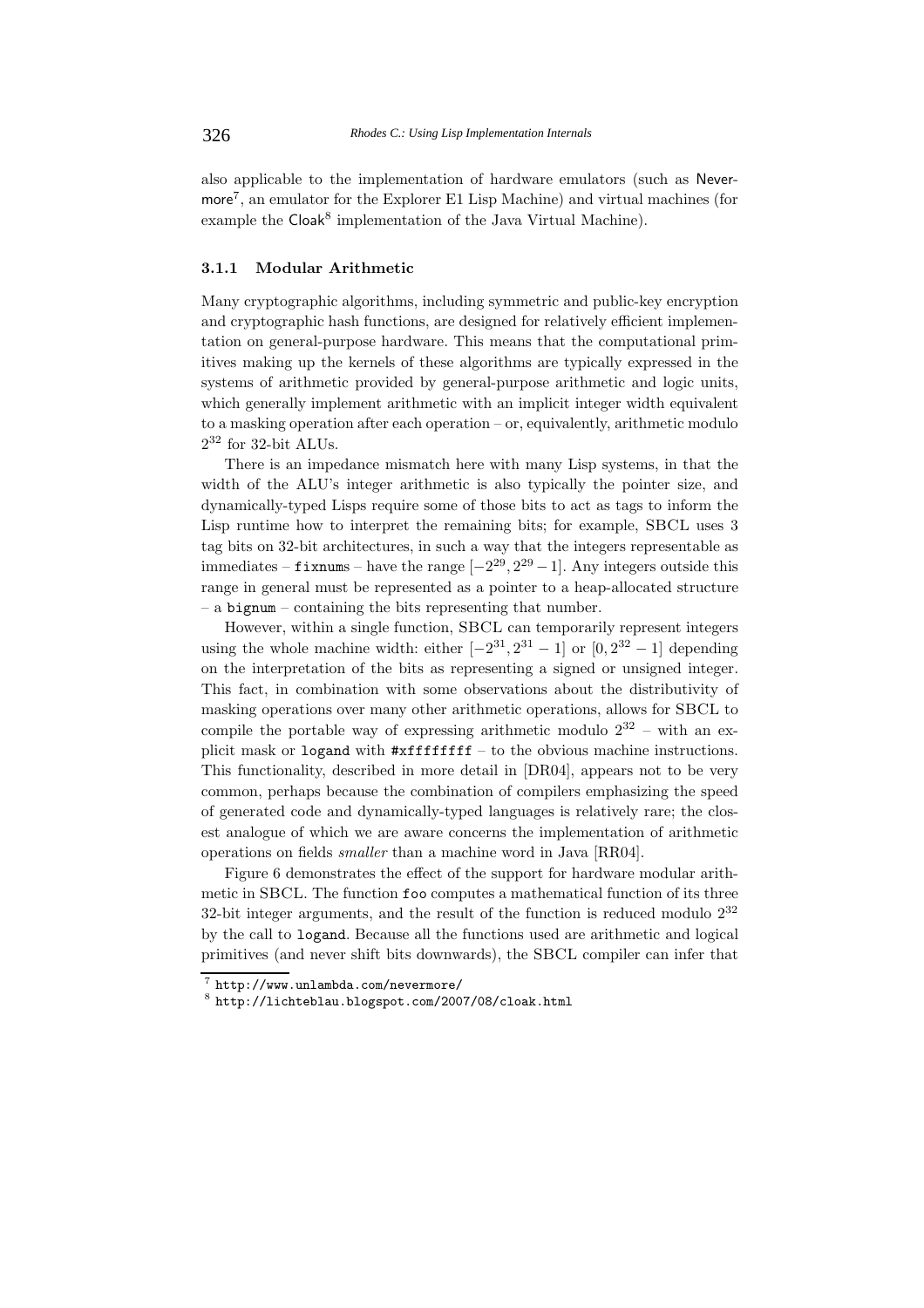```
(defun foo (x y z)
  (declare (type (unsigned-byte 32)
                 x \ y \ z)(logand (logxor (ash x 14)
                   (1+ (logandc2 y z)))
          #xffffffff))
```

|     | CO: C1E70E | SHL EDI, 14  | ; $(ash . 14)$   |
|-----|------------|--------------|------------------|
| C3: | 8BCE       | MOV ECX, ESI |                  |
|     | $C5:$ F7D1 | NOT ECX      | $(lognot)$ .     |
|     | $C7:$ 8BD3 | MOV EDX, EBX |                  |
|     | C9:21CA    | AND EDX, ECX | ; $(logand.)$    |
|     | CB: 42     | INC EDX      | $(1 + 0)$        |
|     | CC: 31D7   | XOR EDI, EDX | ; $(log x or .)$ |
|     |            |              |                  |

Figure 6: A somewhat contrived example function foo (top) and the x86 disassembly produced (bottom), with the type checks in the prologue and the tagging of the return value in the epilogue elided for clarity.

intermediate results also need only to be kept to 32 bits, and consequently all the computations can be done using hardware instructions. Note that there is no need to request high speed or low safety from the compiler for the arithmetic to be optimized: given the type declarations for the arguments x, y and z, the resulting machine code is both fast and safe.

### **3.1.2 Bitwise Rotation**

The design of cryptographic algorithms also often attempts to 'mix' bits together. An operation commonly used to implement part of this mixing is bitwise rotation, which is not naturally expressible in terms of normal arithmetic primitives; whereas Common Lisp defines its mathematical operations over the integers, bitwise rotation only makes sense given a fixed-size bitfield.

Specifically, we can define 32-bit rotation operators for 32-bit integer *i* and 5-bit count *k* as

$$
rotl_{32}(i,k) = i \times 2^{k} + \left\lfloor \frac{i}{2^{32-k}} \right\rfloor \mod 2^{32}
$$

$$
rotr_{32}(i,k) = i \times 2^{32-k} + \left\lfloor \frac{i}{2^{k}} \right\rfloor \mod 2^{32}
$$

which are sufficient for 32-bit applications. Although SBCL provides a general facility for bitwise rotation in its sb-rotate-byte module, we use this opportu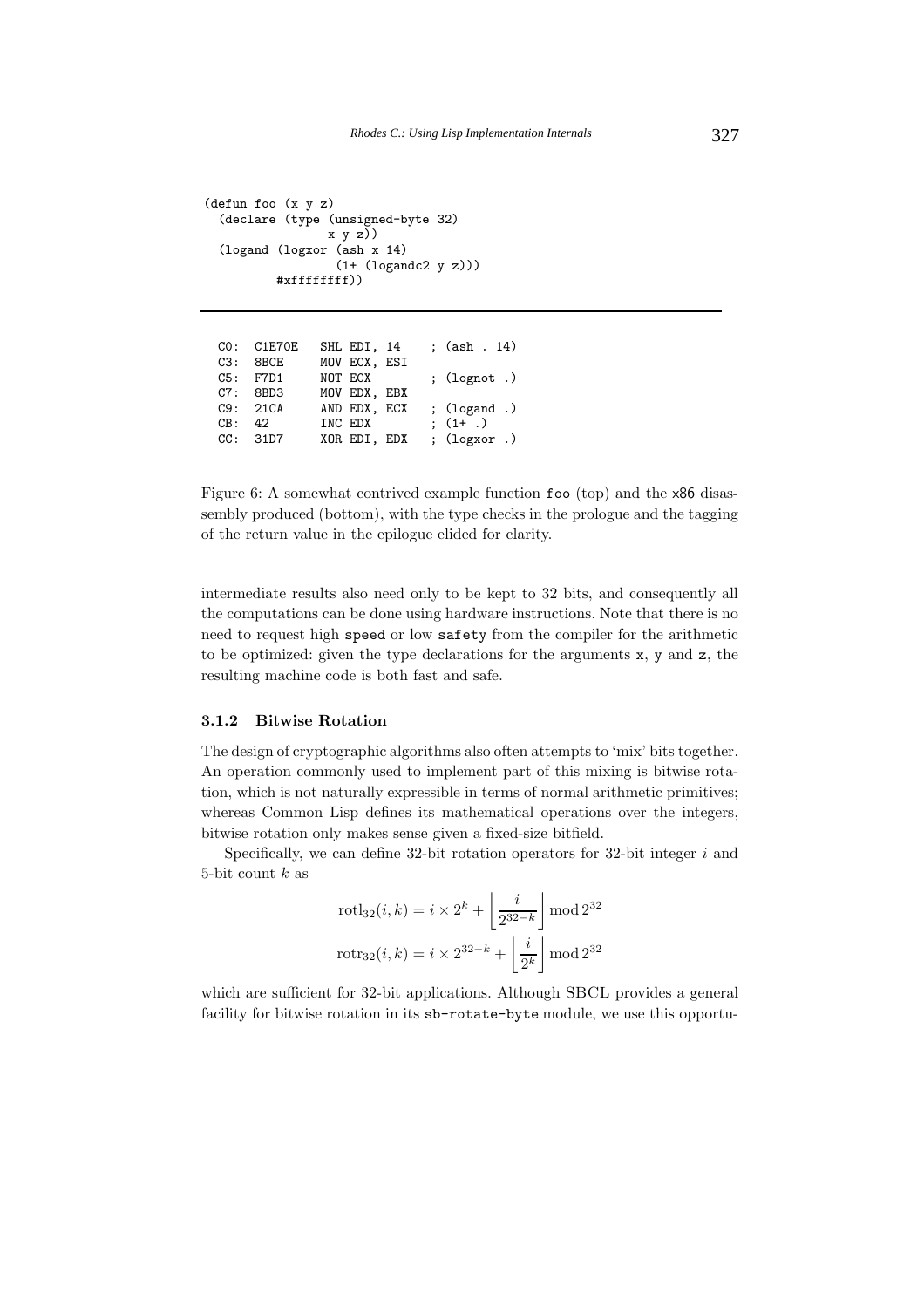328 *Rhodes C.: Using Lisp Implementation Internals*

```
(in-package "SB-VM")
(macrolet
    ((def (fun internal opcode)
       '(progn
          (defknown ,internal ((unsigned-byte 32) (unsigned-byte 5))
               (unsigned-byte 32)
               (foldable flushable movable))
          (define-vop (,internal fast-ash-left/unsigned=>unsigned)
            (:translate ,internal)
            (:note "inline 32-bit rotation")
            (:generator 5
               (move result number)
               (move ecx amount)
               (inst ,opcode result :cl))) ; opcode: ROL or ROR
          (declaim (inline ,fun))
          (defun ,fun (x y)
            (declare (type (unsigned-byte 32) x y))
            (\text{internal } x \text{ (logand } y \text{ #x1f}))))(def rotl32 rotate-left/unsigned=>unsigned rol)
  (def rotr32 rotate-right/unsigned=>unsigned ror))
```
Figure 7: An implementation of 32-bit bitwise rotation operators for SBCL's x86 architecture backend.

nity to demonstrate in figure 7 how to implement specialized rotation operators for the x86 architecture corresponding to the definitions above. In that figure, for each of the left- and right-rotation cases, the macroexpansion makes the low-level implementation function known to the compiler, defines a virtual operation (a VOP, an object responsible for emitting machine code) implementing the rotation – the machine code to be emitted follows the :generator; VOPs in general also have type restrictions, documentation and other information, here mostly inherited from a VOP implementing left-shift – and provides a higher-level entry function which checks types and reduces the count modulo 32 before calling the low-level function.

# **3.2 Dynamically-compiled pattern matching**

Pattern-matching is touted as a productivity gain, particularly by advocates of languages in the OCaml / ML / Haskell vein; there is significant literature on optimizing the pattern-matching dispatch [LFM01] and in providing language extensions to express pattern matching on more than declared datatypes [Xi03]. What with Common Lisp being a programmable programming language, it should come as no surprise that there exist pattern-matching libraries for use directly in Common Lisp. What might be slightly more of a surprise is that these libraries are generally of suboptimal quality, in the sense that the runtime of the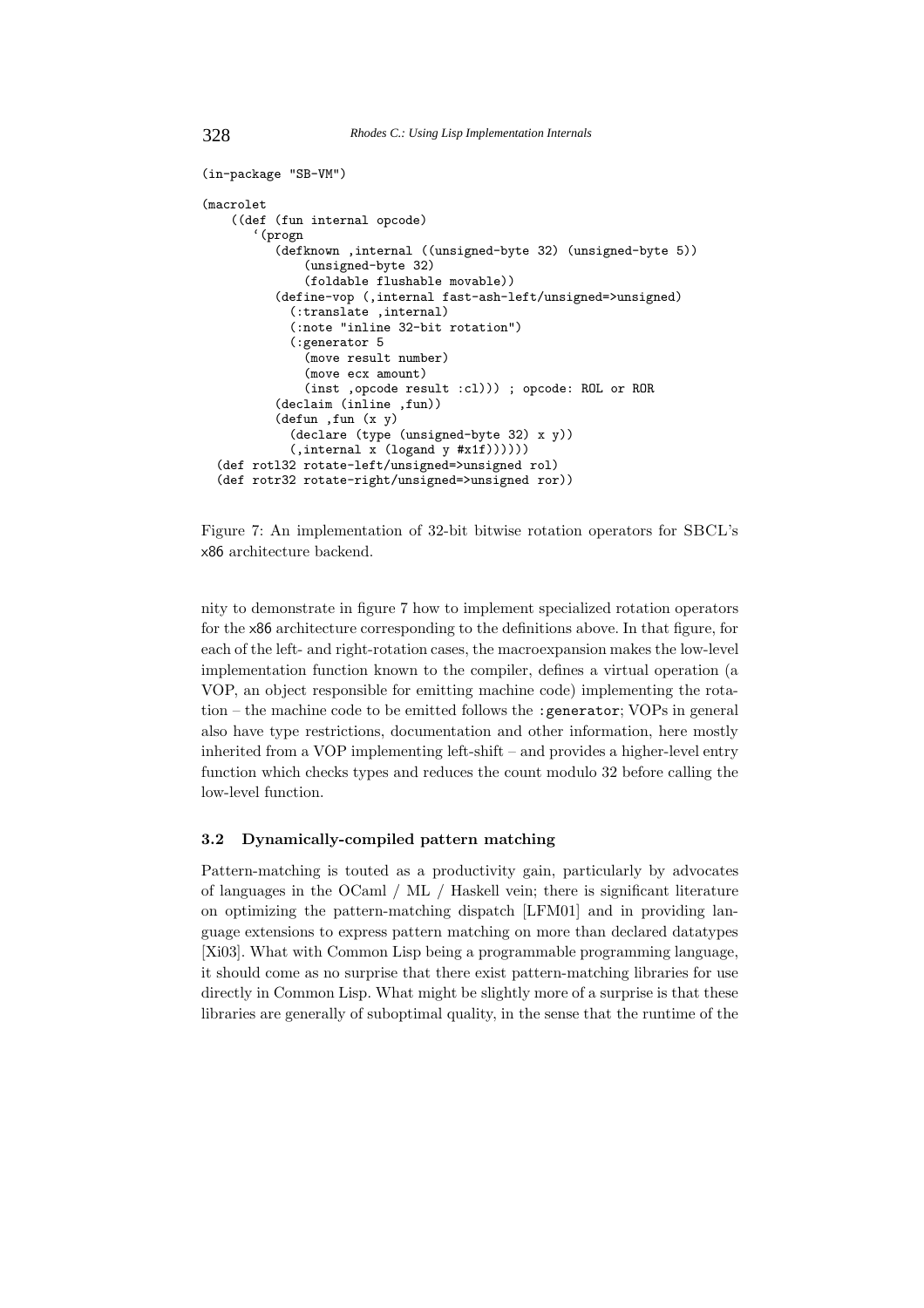```
(defmacro string-case (string-form &body clauses)
  (let ((string (gensym "STRING")))
    '(let ((,string ,string-form))
       (cond
         ,@(loop for clause in clauses
                 if (typep (car clause) 'string)
                   collect '((string= ,string ,(car clause))
                             , @(cdr clause)))))))
```
Figure 8: A naïve implementation of string-case, expanding into a cond, with each string-case clause resulting in a call to string=. For an efficient implementation of string-case, including minimization of branch instructions, see [Khu07].

code generated to perform the pattern matching is greater than necessary: reducing to a linear search, attempting to match the input to each pattern in turn (e.g. match-case in cl-unification; match in bpm<sup>9</sup>). This is particularly surprising given that implementations of CLOS naturally perform what is effectively optimized pattern discrimination when computing the applicable method of a generic function given a set of arguments.

This case study constructs a simple dynamically-compiled implementation of dispatch updatable at runtime over strings, compiling the dispatch on demand using a combination of an efficient string-case macro [Khu07] and extensible method specializers [NR08]. The motivating example is in the implementation of a generic viewer (modelled by a view generic function) which accepts a pathname and dispatches to an appropriate viewer based on the pathname-type of that pathname.

### **3.2.1 string-case**

While dispatch to the appropriate effective method of a generic function given arguments is one application of pattern matching, it is not the only one; patternmatching in other languages is also often used to dispatch on different tuple or list structure or on the contents of such structured data. One example that is occasionally desired in Common Lisp is a case form with a non-eql predicate; for example, a string-case macro where the keys are tested against the datum with string= (see for example an elegant solution by Erik Naggum for this case  $[Nag01]$ .

<sup>9</sup> http://github.com/nallen05/bpm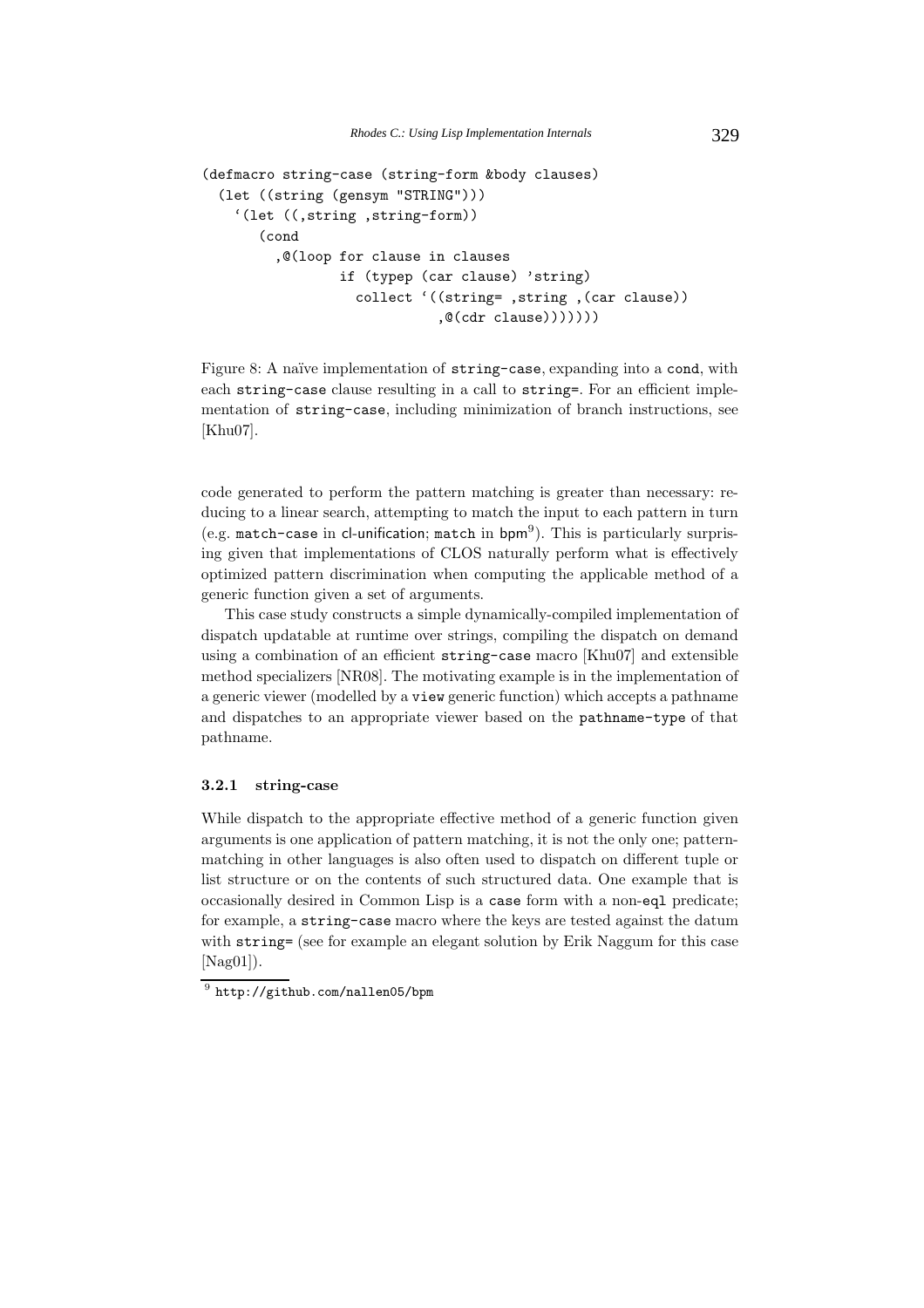Figure 8 shows a simple implementation of the string-case macro as an illustration of the intended semantics (though in this simple implementation we do not support multiple keys per clause for reasons of space). This implementation, while typical of the code in Common Lisp pattern-matching libraries, has poor performance characteristics in that the time for performing the dispatch to the appropriate code is  $O(N)$  in the number of keys. Since the keys in this case are assumed known at compile-time, a pattern-matching compiler can optimize this dispatch into something more like a tree search, as in [Khu07].

#### **3.2.2 Extensible specializers**

The Common Lisp Object System (CLOS) provides programmers with the ability to construct functionality from individual pieces by defining appropriate methods of generic functions, which are later combined into an effective method for a particular set of arguments; in addition, this allows for the simple definition of protocols, whereby the user of a piece of software may trace, extend or customize its behaviour by calling introspective generic functions and defining extending or overriding methods on generic functions that are documented as providing the functionality of the software; indeed, CLOS itself can be implemented to support such protocols [KdRB91].

The standard set of specializers in Common Lisp is limited to two classes: the class specializer itself, which indicates applicability if the argument in that position is a generalized instance of that class (*i.e.* an instance of that class or its subclasses); and an eql specializer, indicating applicability if the argument is the same as the given object.

A recent extension to the set of metaobject protocols in SBCL's implementation of CLOS allows the programmer to define their own specializer classes for their own generic function metaobject classes [NR08]. This facility, which interoperates with the other CLOS machinery, can be used as in appendix B (where we implement a pathname-type specializer, applicable when the argument is a pathname whose type field is equal to the specializer's argument, to enable code of the form of figure 9 to be written. As with ordinary generic functions and methods, addition and removal of methods can happen at any time, and cause the discriminating function to be reset to its initial state, which compiles and installs an optimized dispatch function for itself when it is next called.

This facility allows users to define protocols interacting with objects other than through their classes or their identities, which in principle allows more flexibility in the organization of code, allowing the structure of the project rather than the restrictions of the object system to dictate how to express and implement the desired functionality. However, it is not yet convenient to write functionality using subclasses of specializers with SBCL; with class-based specializers, the MOP function compute-applicable-methods-using-classes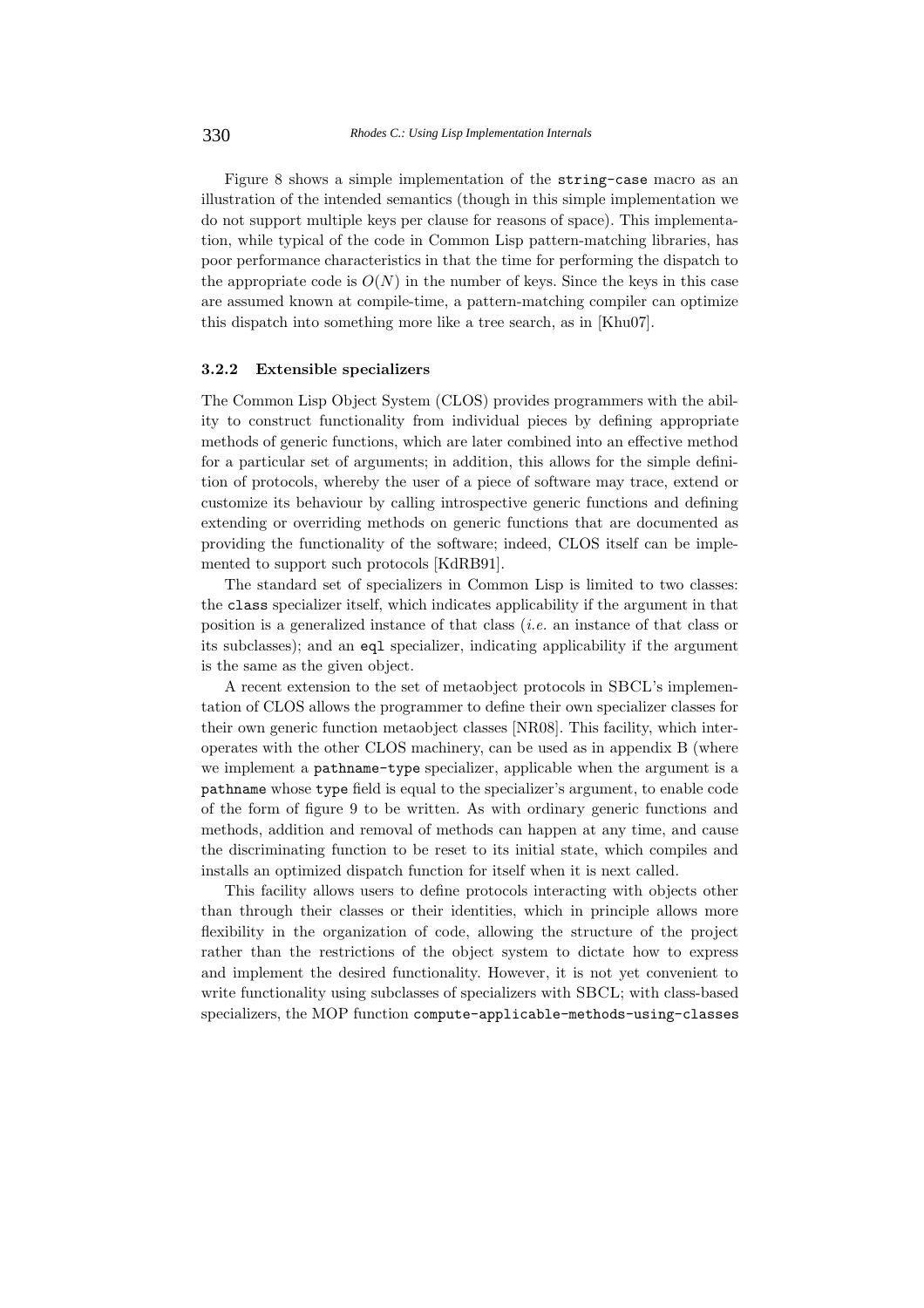```
(defgeneric view (pathname)
 (:generic-function-class pathname-type-generic-function))
(defmethod view ((pathname (pathname-type "jpg")))
 (view-image pathname))
(defmethod view ((pathname (pathname-type "jpeg")))
 (view-image pathname))
(defmethod view ((pathname (pathname-type "png")))
 (view-image pathname))
(defmethod view ((pathname (pathname-type "htm")))
 (browse-url pathname))
(defmethod view ((pathname (pathname-type "html")))
 (browse-url pathname))
```

| A19: 634101              | MOVSXD EAX, $[RCX+1]$ ; $(char . 0)$ |                                                         |
|--------------------------|--------------------------------------|---------------------------------------------------------|
| A1C: 4883F868            | $CMP$ $RAX$ , $104$                  | : $(char= . #\h)$                                       |
| A20: 0F8582000000 JNE L7 |                                      |                                                         |
| A26: 634105              | MOVSXD EAX, $[RCX+5]$ ; $(char 1)$   |                                                         |
| A29: 4883F074            | XOR RAX, 116                         | ; $(\text{logxor} \cdot (\text{char-code } #\text{t}))$ |
| A2D: 488BD0              | MOV RDX, RAX                         |                                                         |
| A30: 634109              | MOVSXD EAX, $[RCX+9]$ ; $(char 2)$   |                                                         |
| A33: 4883F06D            | XOR RAX, 109                         | ; $(\text{logxor} \cdot (\text{char-code } #\m) )$      |
| A37: 4809C2              | OR RDX, RAX                          | ; logior                                                |
| A3A: 63410D              | MOVSXD EAX, $[RCX+13]$ ; $(char 3)$  |                                                         |
| A3D: 4883F06C            | XOR RAX, 108                         | ; $(\text{logxor} \cdot (\text{char-code } #\1))$       |
| A41: 4809C2              | OR RDX, RAX                          | ; logior                                                |
| A44: 4885D2              | TEST RDX, RDX                        | $:(= . 0)$                                              |
| A47: 7408                | JEO L4                               |                                                         |

Figure 9: Method definitions and a fragment of the x86-64 disassembly of the dispatch portion of the generic function (specifically, the test for "html", jumping to L4 on success; the jump to L7 proceeds to test for "jpeg", a length-based test having already been applied). The discriminating function is invalidated on addition or removal of a method, and recompiled as needed.

is sufficient to enable cacheing of most dispatch functionality, but this protocol must be bypassed when using extended specializers. An analogous protocol function compute-applicable-methods-using-specializers, along with some supporting functions, might well provide this convenience, but has yet to be properly integrated in SBCL's implementation of CLOS.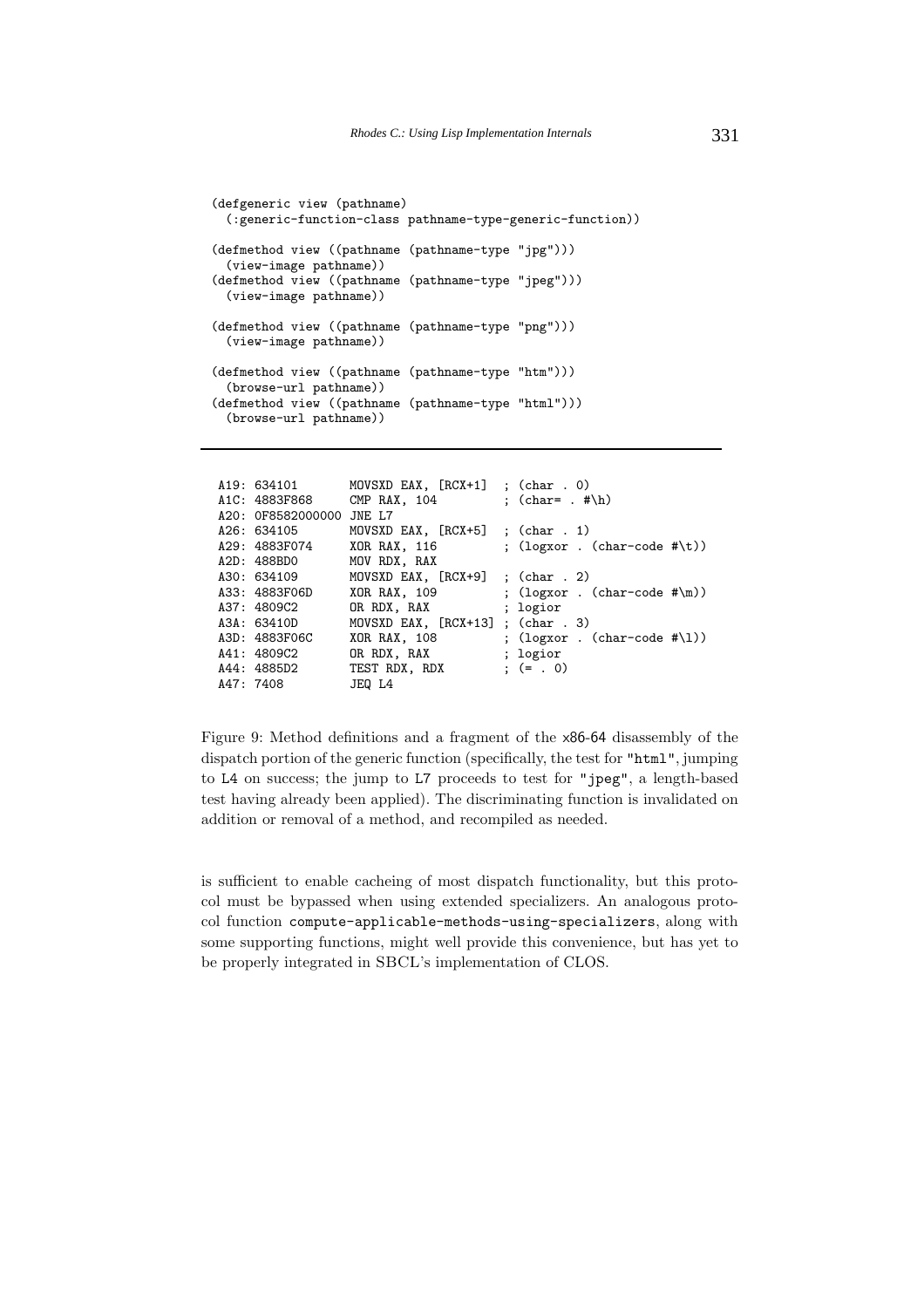#### **3.3 Generic sequences**

The Common Lisp language as standardized reflects its long history; there are several examples of behaviour that is specified generically, without providing any standardized means for the programmer to interoperate with this behaviour: thus, by the standard, make-hash-table accepts any of four standardized equality predicates, with no means to specify hashing functions and predicates; arithmetic functions work with reals and complexes, but there is no way to extend the number type (though it is not specified that real and complex form an exhaustive partition of number); similarly, there are many functions acting on sequences in general [PC94, Chapter 17], but no way for the programmer to add sequence types beyond the standard vector and list.

In [Rho07], the author describes a protocol for allowing the user to perform sequence operations on arbitrary user-defined CLOS objects, with the price being a minor deviation [Rho06] from the standard regarding error-signalling behaviour of make-sequence and related functions. This protocol provides the potential for convenient provision of sequence functionality on sequence-like data structures (such as gap buffers [SVM04] for interactive editors, or space-efficient representations of DNA sequences: see figure 10) without having to reimplement a large standard library. All sequence functions in SBCL have default implementations calling five basic generic functions in the sequence package; once methods on those generic functions have been implemented, any function from the sequences chapter of the ANSI standard works directly on instances of this class, providing for easy instance creation (for example by using (coerce "GAT-TACA" 'dna-sequence), querying (through count or search for example) and serialization to file.

The implementation strategy in figure 10, representing the identity of the base by an integer between 0 and 3 but translating that into one of the characters "ACGT", suggests the need for sequence-element-type, a protocol function additional to the ones suggested in [Rho07], for expressing the set of elements which can be stored in the sequence. For backwards compatibility, a default implementation returning t on user subclasses of sequence can be provided.

The presence of this extension makes it easy and straightforward to allow the user to call sequence functions that would otherwise typically be partially reimplemented; indeed, even for data structures that are not strictly speaking sequences (such as leaves of a binary tree) it can be convenient to make a portion of this functionality available – while for those which are sequences supporting some extra information, making the entire Common Lisp sequence functionality available lowers barriers to the implementation of functionality that would otherwise be tedious to provide.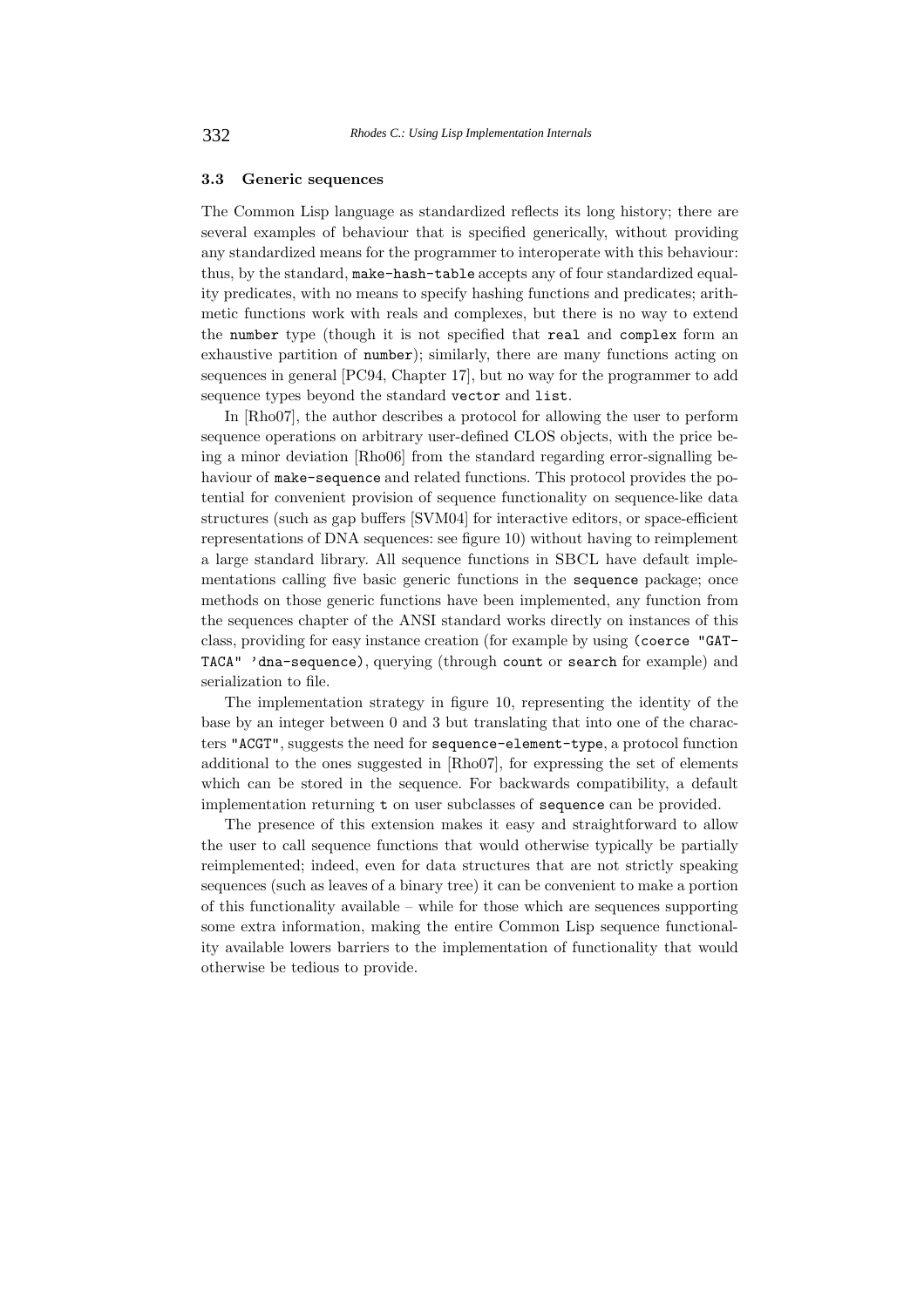```
(define-symbol-macro bases "ACGT")
(defun convert (x) (position x bases))
(defclass dna-sequence (sequence standard-object)
  ((data :type (simple-array (unsigned-byte 2) (*)) :initarg data)))
(defmethod print-object ((o dna-sequence) s)
  (print-unreadable-object (o s :type t)
    (prin1 (coerce o 'string) s)))
(defmethod sequence:length ((o dna-sequence))
  (length (slot-value o 'data)))
(defmethod sequence:elt ((o dna-sequence) index)
  (aref bases (elt (slot-value o 'data) index)))
(defmethod (setf sequence:elt) (new-value (o dna-sequence) index)
  (setf (elt (slot-value o 'data) index) (convert new-value)))
(defmethod sequence:make-sequence-like
    ((o dna-sequence) length &key initial-element initial-contents)
  (let* ((data (make-array length :element-type '(mod 4)))
         (result (make-instance 'dna-sequence 'data data)))
    (cond
      (initial-element (fill result initial-element))
      (initial-contents (map-into result 'identity initial-contents)))
    result))
(defmethod sequence:adjust-sequence
    ((o dna-sequence) length &key initial-element initial-contents)
  (let ((data (slot-value o 'data)))
    (setf (slot-value o 'data)
          (apply #'sb-sequence:adjust-sequence data length
                 (cond
                   (initial-element
                    (list :initial-element (convert initial-element)))
                   (initial-contents
                    (list :initial-contents
                          (mapcar #'convert initial-contents)))))))
 o)
```
Figure 10: Implementation of a space-efficient sequence type to represent DNA sequences, taking two bits per character while preserving all standard Common Lisp functionality. The first four definitions implement the representation itself, while the method definitions on functions in the sequence package provide the sequence-like behaviour for instances of the class.

# **4 Conclusions**

In the two previous sections, we have covered a range of developer tools and some language extensions available in SBCL; our survey here is of necessity incomplete – for example, we have not discussed effective use of the debugger and stepper; facilities for using atomic operations to write lockless threadsafe data structures; hooking into the type derivation phase of the compiler; extending the sb-alien foreign-function interface – but samples the spectrum of implementation-specific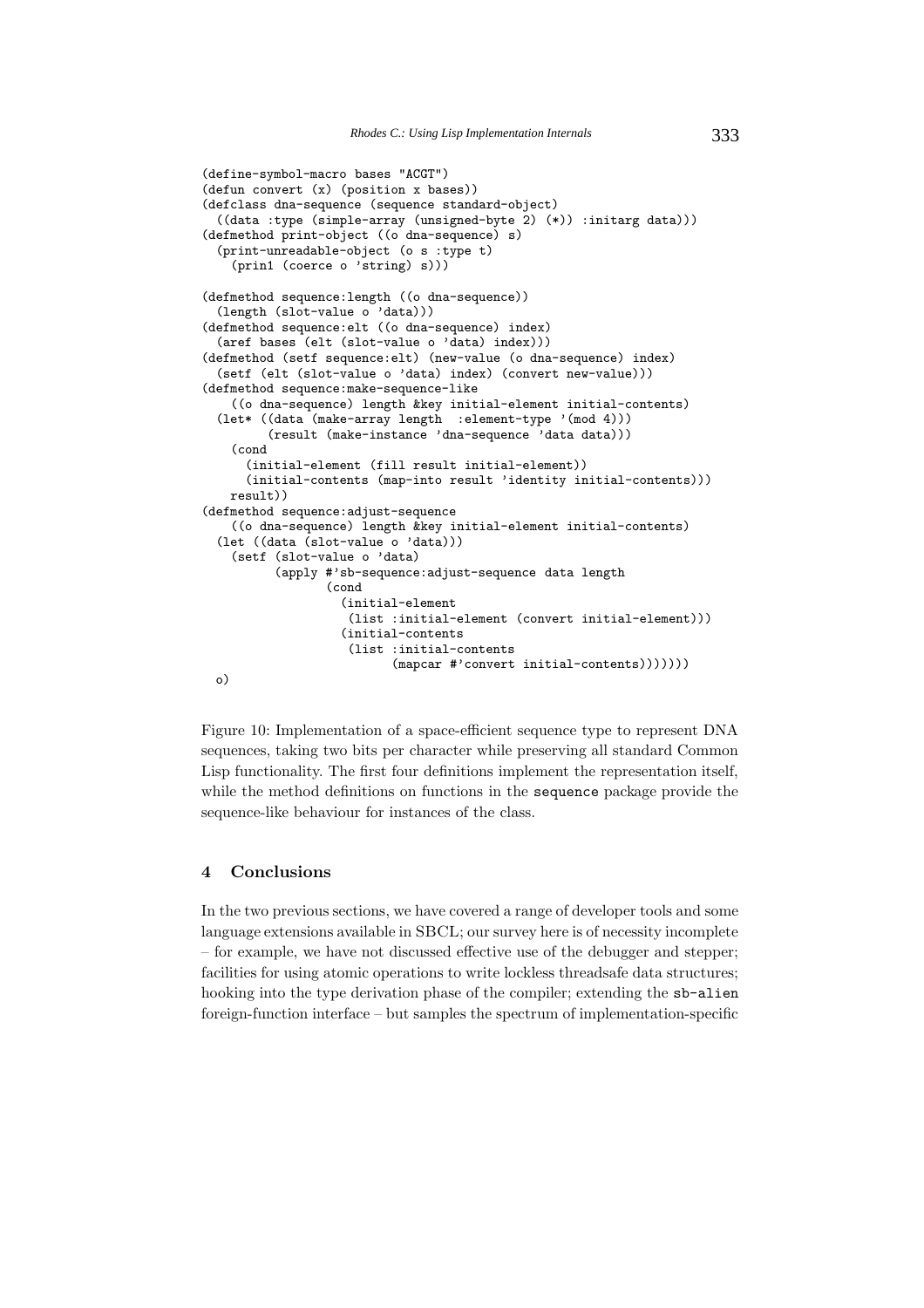functionality available. We should note that all of the facilities presented here are compatible with the language standard, in the sense that they do not conflict with any mandated behaviour, with the exception of the generalized sequences extension described in section 3.3 which requires a minor deviation [Rho06].

Informal and highly unscientific straw polls suggest that while the developer tools discussed in section 2 are commonly used and appreciated by members of the SBCL community, even those primarily or exclusively writing for development and deployment with SBCL tend not to make extensive use of the language extensions such as those discussed in section 3, while the most common reason for not using a particular development tool is not knowing about its existence<sup>10</sup>. In addition, there is little enthusiasm for implementation extensions that break conformance with the ANSI CL standard; while users accept that there will be bugs in implementations, there is usually little enthusiasm for any proposal to alter an implementation's semantics to be deliberately incompatible with the standard (as opposed to merely providing functionality for behaviour left undefined).

These observations are understandable: in using an implementation's development tool, programmers do not necessarily make it more difficult for themselves to port their software to a different implementation later, as the code developed does not retain a dependency on the tools used to interact with it (with the minor exception, among the tools presented here, of package locks). Using an unportable language extension in developing, however, almost by definition makes it harder to port the software; the consideration has to be whether the potential benefits from being able to express a particular solution more easily outweigh the potential costs – not an easy consideration to make. The same goes, but even stronger, for using an implementation which deviates significantly from the standard; whatever the value of using a standardized language, an implementation's deviation from the standard must diminish it.

Anecdotally, the Open Source Lisp development community places a high value on code portability; one possible explanation for this is because the members of the Open Source community compete for eyeballs (in the sense of the phrase "given enough eyeballs all bugs are shallow") and for approbation, both of which would tend to increase with increased portability. While acknowledging the overlap between Open Source developers and commercial entities, we would suggest that this motivation is less strong in application-focussed development; however, it is not clear that there are enough commercial users of SBCL who make their development information public to draw conclusions about the use or otherwise of language extensions $11$ .

<sup>&</sup>lt;sup>10</sup> Sometimes a certain lack of polish can be an impediment; an earlier draft of this paper contained a section on SBCL's stepper facility, but it did not work in a sufficiently reliable manner to be described.

 $11$  Again anecdotally, users of two commercial implementations of Common Lisp, Al-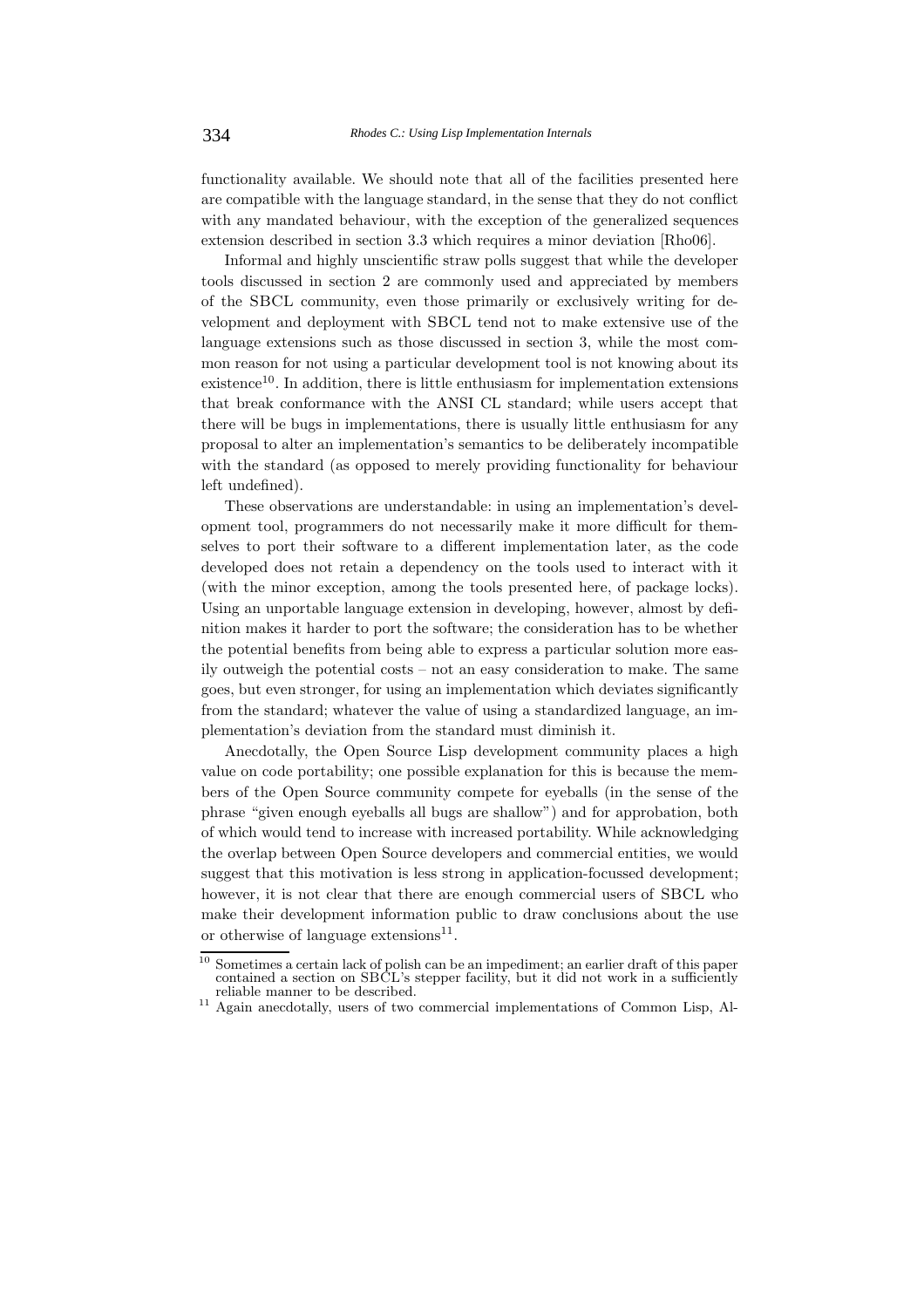Addressing this desire for portability is not straightforward; if an extension's functionality could be provided in a portable way, it is not truly a language extension. The obvious approach would be to provide a portable layer for as much of the extension's functionality as possible, along with a native implementation for some subset of Lisp implementations; examples of unportable libraries for which this has been tried include the Environments  $Access^{12}$  extensions from Franz Inc.; this does not seem to have been used to any extent in code intended to run in implementations of Common Lisp other than Allegro, nor does there seem to have been a demand from users that this extension should be supported elsewhere. This might be because the portable layer provided insufficient value, and so programmers and implementors do not see the potential return on the investment of producing and using the full capabilities of the extension – or it might simply be that the adoption timescale in the Lisp world is naturally slow.

In contrast, one Open Source Lisp project which uses unportable implementation features and yet is widely used and actively developed is SLIME, the 'Superior Lisp Interaction Mode for Emacs': it started as a CMUCL-only project, with portability explicitly not being a goal; porting efforts were if not actively discouraged, then not encouraged either; however, SLIME now not only supports all reasonable Common Lisp implementations to a greater or lesser extent, but also Clojure, some Scheme implementations, and languages even further from its origins. The particular success of SLIME is at least partly attributable to the poverty of Open Source Lisp interaction environments at the time, however; the alternatives (ILISP, readline-based interfaces) were neither featureful nor robust. Nevertheless, it might well be that the approach of developing a strong set of features first and then dealing with porting made it clear that a credible alternative was being developed, and so helped attract developer attention.

The above has implications on future evolution of the Common Lisp language. While the prospects of a new formal standardization process in a standards body such as ANSI are dim, given the absence of deep-pocketed users and the relative lack of pressing need, the fact that there is some community desire for language evolution is undeniable: various efforts such as the Common Lisp Request For Implementation founder essentially on lack of administrative manpower. However, the best in language evolution can only come from an informed position, which means that extensions have to be tried and tested before being stabilized and proposed as an evolutionary step to the language. This need for experimentation, for testing is the primary motivation for our desire for users to use implementations' facilities as far as is practical, rather than staying within the standard comfort zone.

legro CL and Lispworks, seem highly attached to the respective unportable systems delivered with those implementations, such as AllegroGraph and CAPI respectively.<br><sup>12</sup> http://www.lispwire.com/entry-proganal-envaccess-des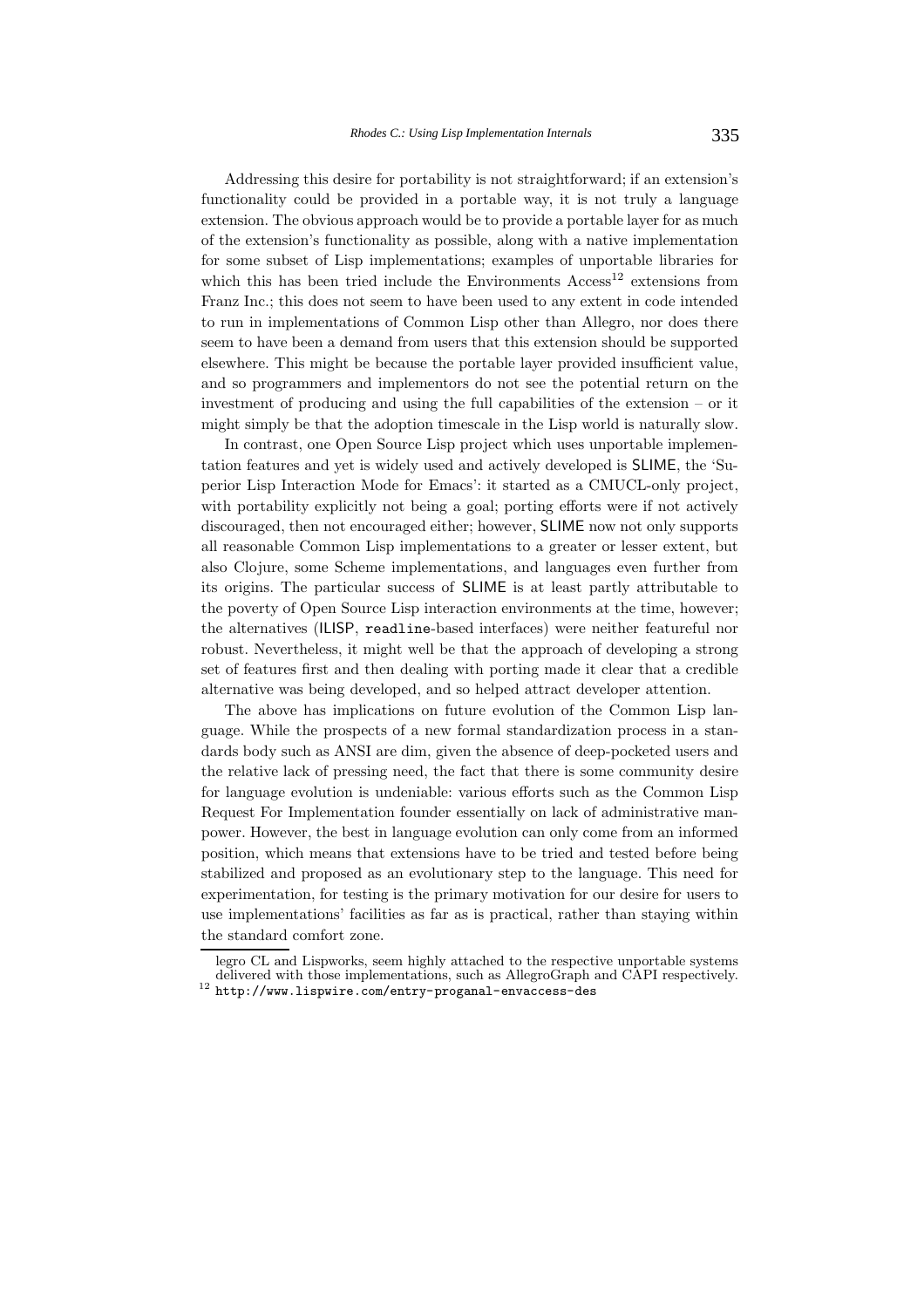## **Acknowledgments**

This paper uses and extends material presented at the 2009 European Lisp Symposium. The author wishes to make clear that SBCL is a collaborative development project which has received contributions of code from many tens of people (and bug reports, development ideas and other contributions from many more). The author thanks in particular Alastair Bridgewater, Paul Khuong, Tobias Rittweiler and Nikodemus Siivola for helpful suggestions related to this paper, along with the anonymous reviewers whose observations greatly improved the structure and content of this paper.

#### **References**

- [Die05] Dietz, P.: The GNU ANSI Common Lisp Test Suite; In *International Lisp Conference Proceedings*, 2005.
- [DR04] Dejneka, A. P. and Rhodes, C. S.: Efficient Hardware Arithmetic in Common Lisp; http://jcsu.jesus.cam.ac.uk/~csr21/papers/modular/ modular.pdf, 2004.
- [Gab85] Gabriel, R. P.: *Performance and evaluation of Lisp systems* MIT Press, 1985.
- [GKM82] Graham, S. L., Kessler, P. B., and McKusick, M. K.: gprof: a Call Graph Execution Profiler; *ACM SIGPLAN Notices*, 17(6):120–126, 1982.
- [KdRB91] Kiczales, G., des Rivières, J., and Bobrow, D. G.: *The Art of the Metaobject Protocol* MIT Press, 1991.
- [Khu07] Khuong, P. V.: Implementing an efficient string= case in Common Lisp;
- http://www.discontinuity.info/~pkhuong/string-case.pdf, 2007.<br>[Lev09] Levine, N.: Lisp outside the box; O'Reilly, forthcoming. Draft of chapter 20 at http://lisp-book.org/contents/ch20.html, retrieved 2010-01-17, 2009.
- [LFM01] Le Fessant, F. and Maranget, L.: Optimizing Pattern Matching; In *ICFP'01 Proceedings*, pages 26–37, 2001.
- [Mac92] MacLachlan, R.: CMUCL User's Manual; Technical Report CMU-CS-92-161, Carnegie-Mellon University, 1992 (updated version available at http://common-lisp.net/project/cmucl/doc/cmu-user/).
- [Nag01] Naggum, E.: with-hashed-identity; Usenet group comp.lang.lisp, Message-ID <3208606982556119@naggum.net>, 2001.
- [NR08] Newton, J. and Rhodes, C.: Custom Specializers in Object-Oriented Lisp; *Journal of Universal Computer Science*, 14(20):3370–3388, 2008 http: //www.jucs.org/jucs\_14\_20/custom\_specializers\_in\_object.
- [PC94] Pitman, K. and Chapman, K., editors *Information Technology Programming Language – Common Lisp* Number 226–1994 in INCITS. ANSI, 1994.
- [Rho04] Rhodes, C.: Grouping Common Lisp Benchmarks; In *1st European Lisp and Scheme Workshop*, Oslo, Norway, 2004.
- [Rho06] Rhodes, C.: Revisiting CONCATENATE-SEQUENCE; Document 3, Common Lisp Document Repository, 2006 http://cdr.eurolisp.org/document/3. [Rho07] Rhodes, C.: User-extensible Sequences in Common Lisp; In *International*
- *Lisp Conference Proceedings*, 2007.
- [Riv94] Rivest, R. L.: The RC5 Encryption Algorithm; In *Proceedings of the Second International Workshop on Fast Software Encryption*, pages 86–96. Springer, 1994.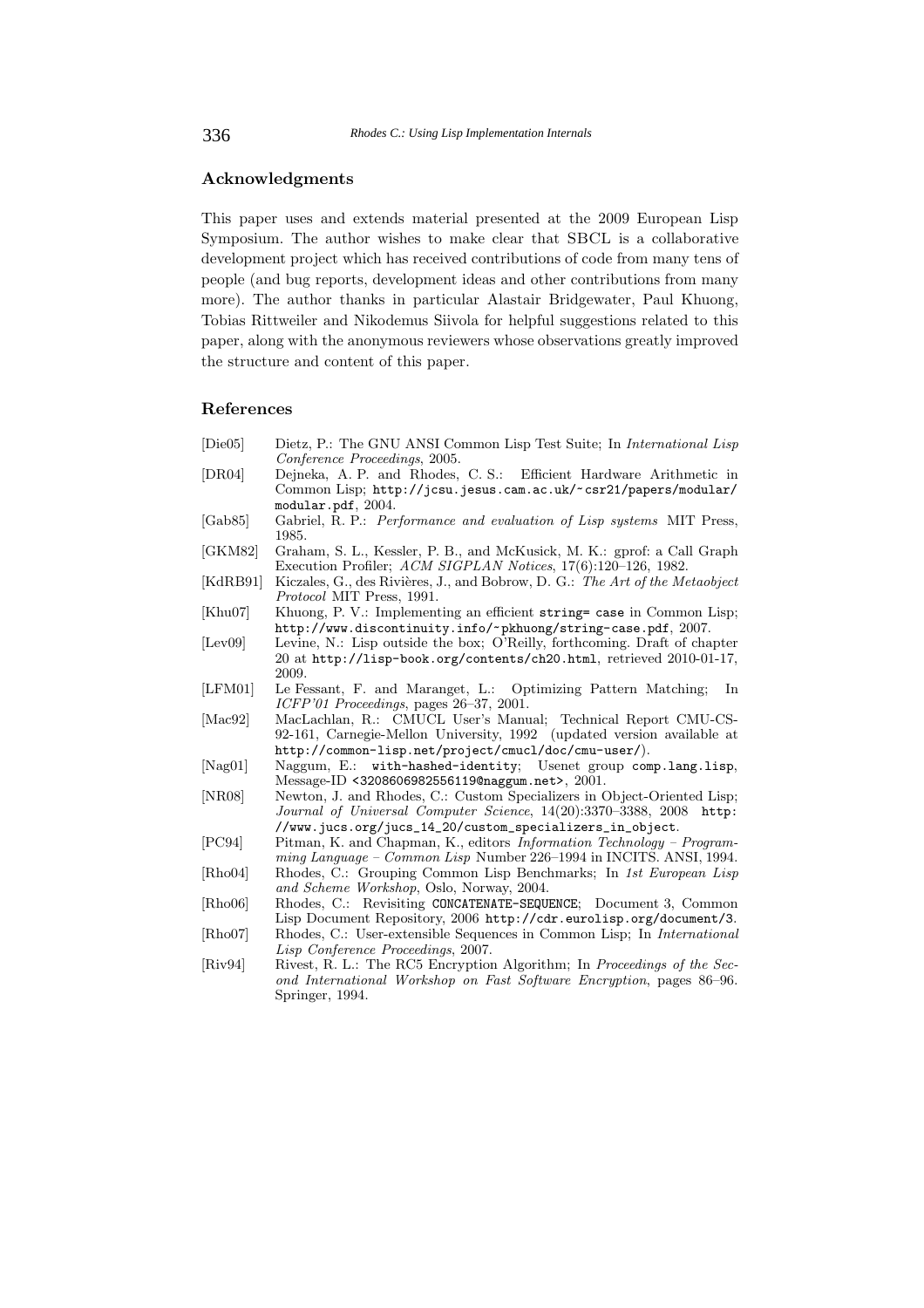| [RR04]               | Redwine, K. and Ramsey, N.: Widening integer arithmetic; In Duester-          |
|----------------------|-------------------------------------------------------------------------------|
|                      | wald, E., editor, <i>Conference on Compiler Construction</i> , number 2985 in |
|                      | LNCS, pages 232–249. Springer-Verlag, Berlin, 2004.                           |
| [SE94]               | Srivastava, A. and Eustace, A.: ATOM: a system for building customized        |
|                      | program analysis tools; In Proceedings of the ACM SIGPLAN 1994 confer-        |
|                      | ence on Programming language design and implementation, pages 196–205,        |
|                      | 1994.                                                                         |
| $\left[Sei05\right]$ | Seibel, P.: <i>Practical Common Lisp</i> Apress, Inc., 2005<br>http://        |
|                      | gigamonkeys.com/book/.                                                        |
| [Ste84]              | Steele, G. L., Jr: Common Lisp: The Language Digital Press, 1984.             |
| [SVM04]              | Strandh, R., Villeneuve, M., and Moore, T.: Flexichain: An editable           |
|                      | sequence and its gap-buffer implementation; In 1st European Lisp and          |
|                      | <i>Scheme Workshop</i> , Oslo, Norway, 2004.                                  |
| [Wat91]              | Waters, R. C.: Determining the Coverage of a Test Suite; ACM Lisp             |
|                      | Pointers, $4(4):33-43, 1991.$                                                 |
| [Wei09]              | Weitz, E.: Portable Perl-compatible regular expressions for Common Lisp;      |
|                      | http://weitz.de/cl-ppcre/, 2009.                                              |
| [Xi03]               | Xi, H.: Dependently typed pattern matching; <i>Journal of Universal</i>       |
|                      | Computer Science, $9(8):851-872$ , 2003 http://www.jucs.org/jucs_9_8/         |
|                      | dependently_typed_pattern_matching.                                           |
|                      |                                                                               |

## **A Implementation of RC5**

The code below, in conjunction with the definitions of rotl32 and rotr32 from figure 7, implements RC5 encryption and decryption of double words with encrypt and decrypt as defined in [Riv94], with the key being selected using setup. Given a portable definition of the rotl32 and rotr32 functions, the code below would continue to work, but any Common Lisp implementation which fails to compile the arithmetic and rotation operations into the equivalent hardware instructions would run the code orders of magnitude more slowly.

```
(defvar *s*)
(declaim (type (simple-array (unsigned-byte 32) (26)) *s*))
(defmacro +/32 (&rest args)
  '(logand (+ ,@args) #xffffffff))
(defmacro -/32 (&rest args)
  '(logand (- ,@args) #xffffffff))
(defun encrypt (p0 p1)
  (declare (type (unsigned-byte 32) p0 p1))
 (do* ((a (+/32 p0 (aref *s* 0))
           (+/32 (rotl32 (logxor a b) b) (aref *s* (* 2 i))))
        (b (+/32 p1 (aref *s* 1))
          (+/32 (rotl32 (logxor b a) a) (aref *s* (1+ (* 2 i)))))
        (i 1 (1+ i)))
       ((> i 12) (values a b))
    (declare (type (unsigned-byte 32) a b))))
(defun decrypt (c0 c1)
  (declare (type (unsigned-byte 32) c0 c1))
 (do* ((b c1 ((log xor (rotr32 (-/32 b (aret *s* (1+ (* 2 i)))) a)) a)))
```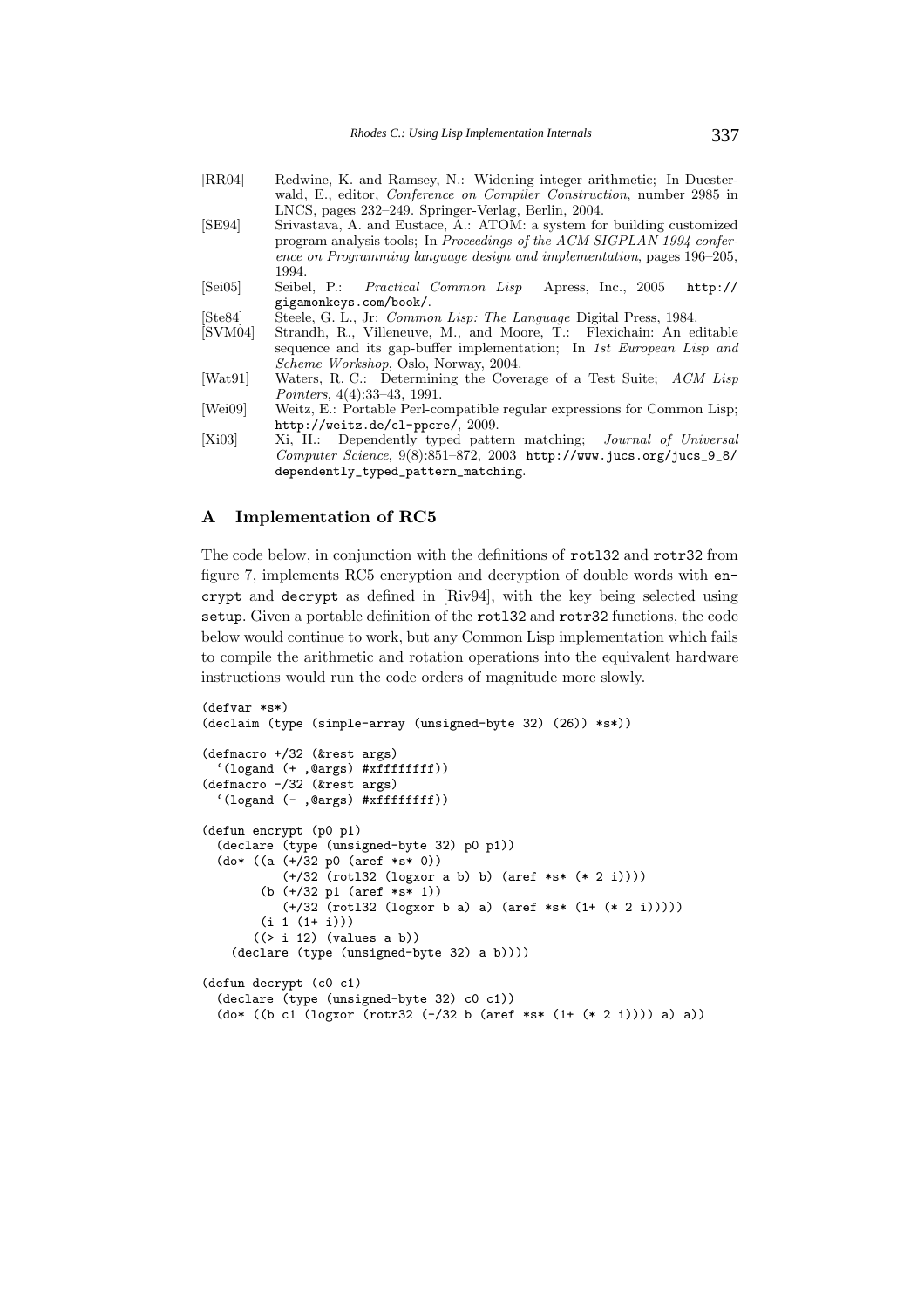```
(a c0 (logxor (rotr32 (-/32 a (aref *s* (* 2 i))) b) b))
        (i 12 (1-i)))((\le i 0) (values (-/32 a (aref *s * 0))(-/32 b (aref *s* 1))))
   (declare (type (unsigned-byte 32) c0 c1))))
(defun setup (k)
  (declare (type (simple-array (unsigned-byte 8) (16)) k))
 (let ((l (make-array 4 :element-type '(unsigned-byte 32)))
        (s (make-array 26 :element-type '(unsigned-byte 32))))
   (fill l 0)
    (do ((i 15 (1- i)))
        ((< i 0))
     (setf (aref l (truncate i (/ 32 8)))
            (logior (ash (aref l (truncate i (/ 32 8))) 8) (aref k i))))
   (setf (aref s 0) #xb7e15163)
   (do ((i 1 (1+ i)))
        ((>= i 26))(setf (aref s i) (+/32 (aref s (1- i)) #x9e3779b9)))
    (do* ((a 0)
         (b 0)
         (k 0 (1+ k))
         (i 0 (mod (1+ i) 26))
         (j 0 (mod (1+ j) 4)))
        ((>= k (* 3 26)) (setf *s* s))
      (setf (aref s i) (rotl32 (+/32 (aref s i) a b) 3))
      (setf a (aref s i))
      (setf (aref l j) (rotl32 (+/32 (aref l j) a b) (+/32 a b)))
      (setf b (aref 1 j))))
```
## **B Implementation of pathname-type specializers**

The code below allows the code in figure 9 to compile and run, dispatching to the relevant method based on the pathname-type slot of its argument. The implementation below is not fully general, as the generic function metaclass it defines is only capable of supporting single-argument functions where all specializers must be of the pathname-type kind; a more complete implementation, interoperating with other kinds of specializers, requires an adapted protocol for applicable method computation and combination, the subject of further work. The code presented requires the SBCL Metaobject Protocol and (for efficiency) the string-case macro from [Khu07].

```
(defclass pathname-type-specializer (specializer)
  ((string :reader pathname-type-specializer-string :initarg :string)
   (direct-methods :initform nil :reader specializer-direct-methods)))
(defvar *pathname-type-specializer-table*
  (make-hash-table :test 'equal))
(defun ensure-pathname-type-specializer (string)
  (or (gethash string *pathname-type-specializer-table*)
      (setf (gethash string *pathname-type-specializer-table*)
            (make-instance 'pathname-type-specializer :string string))))
```